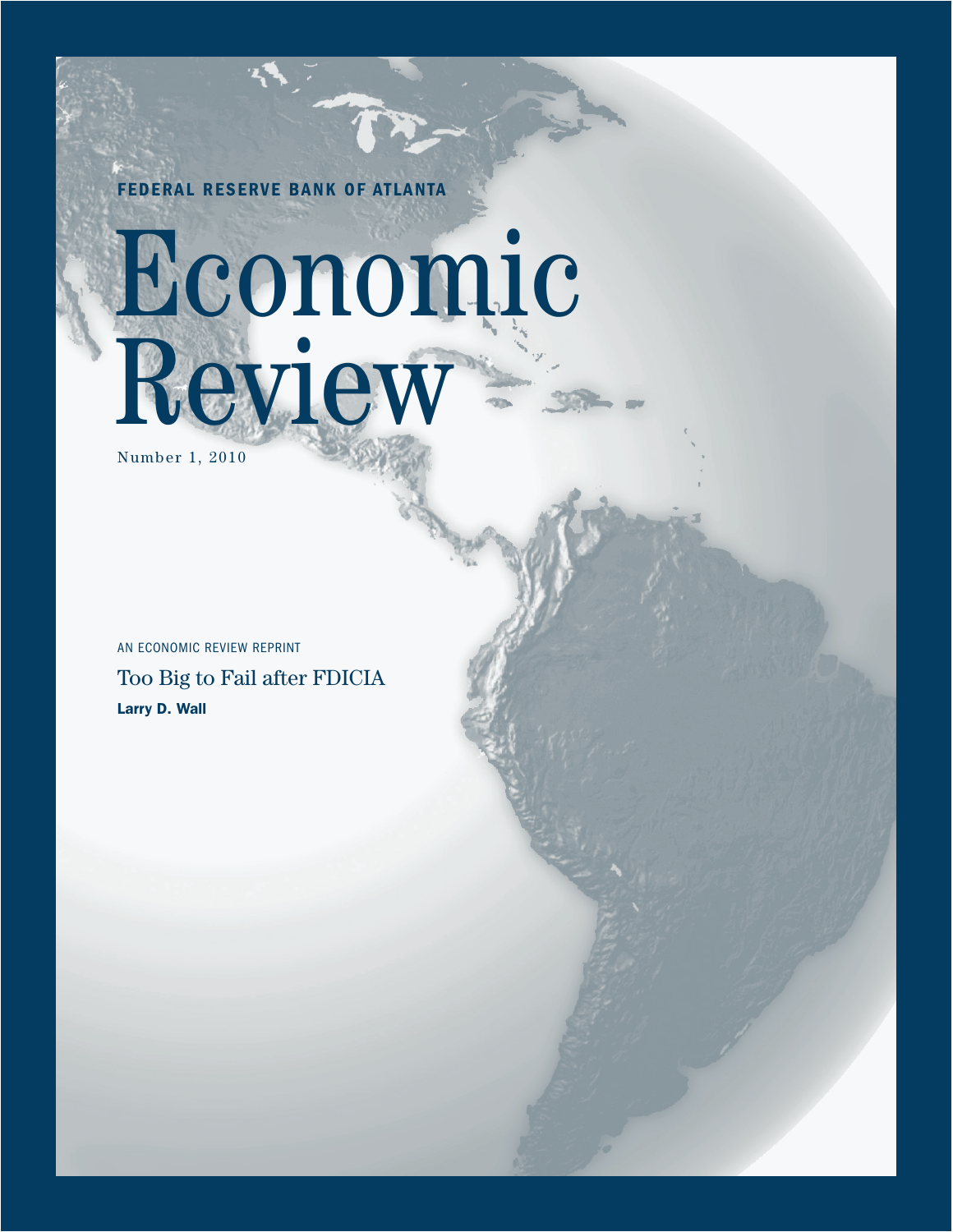#### PRESIDENT AND CHIEF EXECUTIVE OFFICER

Dennis L. Lockhart

SENIOR VICE PRESIDENT AND DIRECTOR OF RESEARCH DAVID E. ALTIG

#### RESEARCH DEPARTMENT

Thomas J. Cunningham, Vice President and Associate Director of Research Michael Bryan, Vice President John C. Robertson, Vice President Michael Chriszt, Assistant Vice President Paula Tkac, Assistant Vice President

#### PUBLIC AFFAIRS DEPARTMENT

Bobbie H. McCrackin, Vice President Lynn H. Foley, Editor Nancy Condon, Assistant Editor Jill Dible and Peter Hamilton, Designers Mark Andersen, Marketing and Circulation Charlotte Wessels, Administrative Assistance

The *Economic Review* of the Federal Reserve Bank of Atlanta presents analysis of economic and financial topics relevant to Federal Reserve policy. In a format accessible to the nonspecialist, the publication reflects the work of the bank's Research Department. It is edited, designed, and produced through the Public Affairs Department.

Views expressed in the *Economic Review* are not necessarily those of the Federal Reserve Bank of Atlanta or the Federal Reserve System.

Material may be reprinted or abstracted if the *Economic Review* and author are credited.

To sign up for e-mail notifications when articles are published online, please visit www.frbatlanta. org and click the "Subscribe" link on the home page. For further information, contact the Public Affairs Department, Federal Reserve Bank of Atlanta, 1000 Peachtree Street, N.E., Atlanta, Georgia 30309-4470 (404.498.8020). ISSN 0732-1813

## FEDERAL RESERVE BANK OF ATLANTA Economic Review

Volume 95, Number 1, 2010

AN ECONOMIC REVIEW REPRINT

## Too Big to Fail after FDICIA

#### Larry D. Wall\*

In 1993, when this article was originally published, Congress had recently passed the Federal Deposit Insurance Corporation Improvement Act of 1991 (FDICIA) to reduce taxpayers' exposure to financial system losses, including their exposure at "too big to fail" financial institutions.

In his new preface, the author observes that, by passing FDICIA, Congress was signaling that it was "serious about ending 100 percent de facto deposit insurance." He notes that FDICIA's least-cost resolution provisions were partially successful, terminating 100 percent de facto deposit insurance for most banks. The recent financial crisis demonstrated, though, that too big to fail has still not been eliminated for the very largest banks.

To provide a background for the debate about what should be done to eliminate the persistent problems with existing too big to fail policies, this article outlines what Congress originally intended FDICIA to accomplish. From its 1993 perspective, the article reviews the controls FDICIA placed on regulators' ability to protect or extend the lives of large banks while keeping other policy tools for dealing with systemic risk. The article also discusses some lingering systemic risk issues, including the effect of a large bank's failure on financial derivatives markets and the effect of unexpected massive losses at one or more banks, as well as FDICIA's provisions designed to reduce systemic risk.

JEL classification: G21, G28 Key words: too big to fail, FDICIA

\*The author is a financial economist and policy adviser in the Atlanta Fed's research department.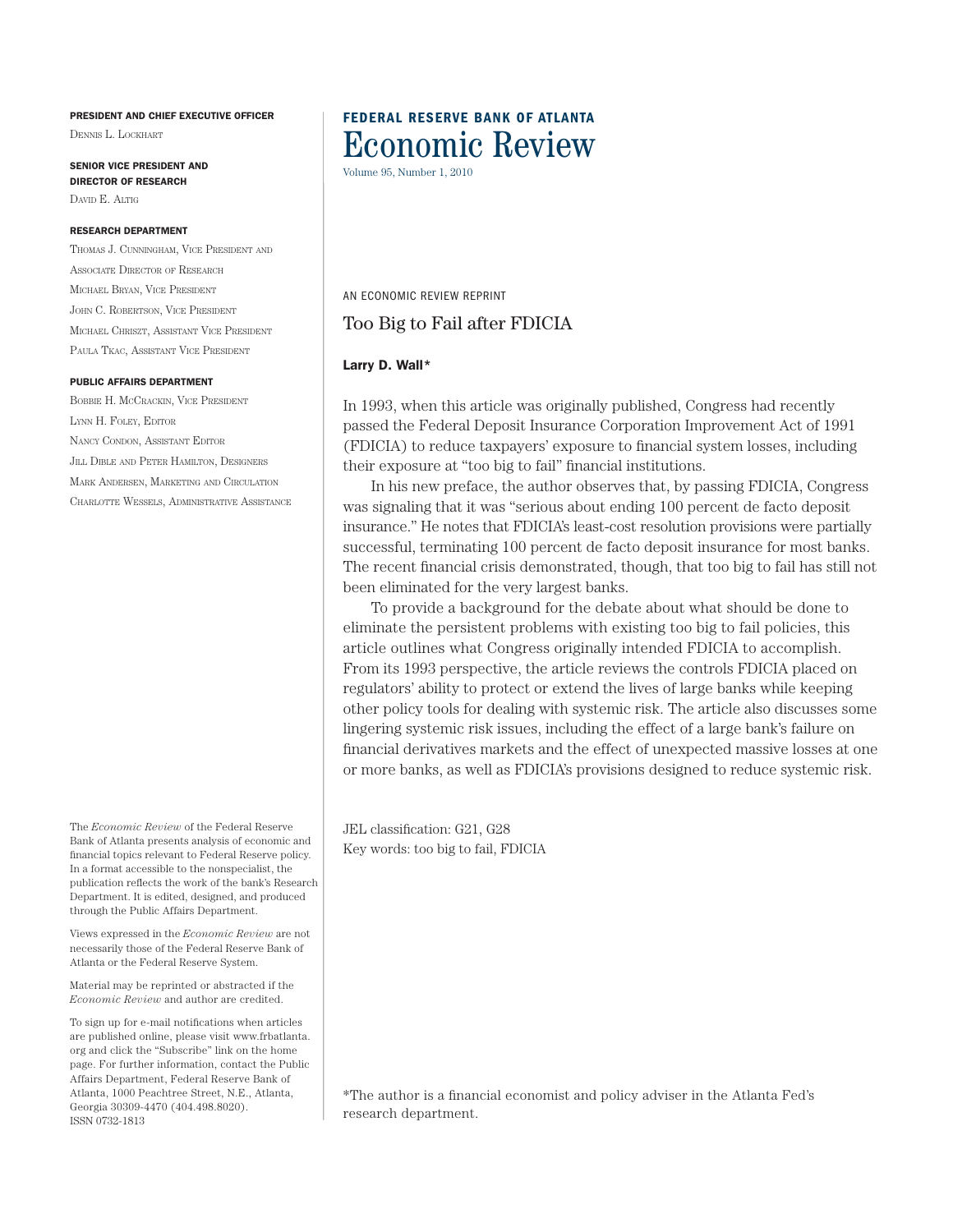# Preface—Too Big to Fail after FDICIA

Larry D. Wall

*The author is a financial economist and policy adviser in the Atlanta Fed's research department.* 

The Federal Deposit Insurance Corporation Improvement Act of 1991 (FDICIA) was passed I in response to the need for congressional appropriations to fund deposit insurance losses in the thrift industry in 1989 and predictions that another appropriation would soon be needed to cover deposit insurance losses in the banking industry. Prior to the act's passage, the FDIC and the Federal Savings and Loan Insurance Corporation provided 100 percent de facto deposit insurance at almost all failed banks. The FDIC did so by comparing bids to acquire the entire bank (including all its deposits) with the cost of liquidating the bank, which generally produced the result that covering all deposits was less expensive (FDIC 2003, chap. 2). FDICIA sought to change this process by mandating least-cost resolution, which required consideration of all possible resolution methods (FDIC 2003, chap. 2). This mandate was widely understood as indicating that the FDIC should also consider purchase and assumption transactions in which the acquirer assumed only the insured deposits. Nevertheless, after FDICIA, some who favored the old procedures were quietly saying that all of the bidders for failed banks should be encouraged to bid for the entire bank, effectively restoring 100 percent de facto deposit insurance at most failed banks.

Against that backdrop, I originally wrote the following article in 1993 to say "Congress is serious about ending 100 percent de facto deposit insurance. If you have any doubts, look at the lengths that it went to to terminate the need for too big to fail." After reviewing the too big to fail provisions in FDICIA, I noted:

If conditions were such that a large fraction of the banking system was potentially not viable, regulators may have no choice but to protect uninsured depositors. However, for most other systemic risk situations, including financial market risk, the potential still exists for identifying and developing solutions. A careful review of FDICIA's provisions makes it clear that Congress is looking for an end to operating under a too big to fail policy and not for more explanations as to why too big to fail treatment is essential.

In the event, the least-cost resolution provisions of FDICIA were at least a partial success, terminating 100 percent de facto deposit insurance for almost all banks. Whether too big to fail had been eliminated for the very largest banks was unclear until the recent financial crisis because none of the largest banks were put into resolution until then (with the failure of Wachovia). What was clear was the absence of the public planning to deal with a too big to fail situation that would be essential if losses were to be imposed on uninsured depositors and other creditors.<sup>1</sup>

The lack of a clear policy for dealing with too big to fail was a topic of concern for many students of the banking industry. An exhaustive review of the literature is far beyond the scope of this short preface. But I would like to call attention to just a few of the efforts from my colleagues around the Federal Reserve System. Gary Stern and Ron Feldman from the Federal Reserve Bank of Minneapolis spoke and wrote about the problem in a number of forums starting in 1997 and culminating in their book, *Too Big to Fail: The Hazards of Bank Bailouts*, published in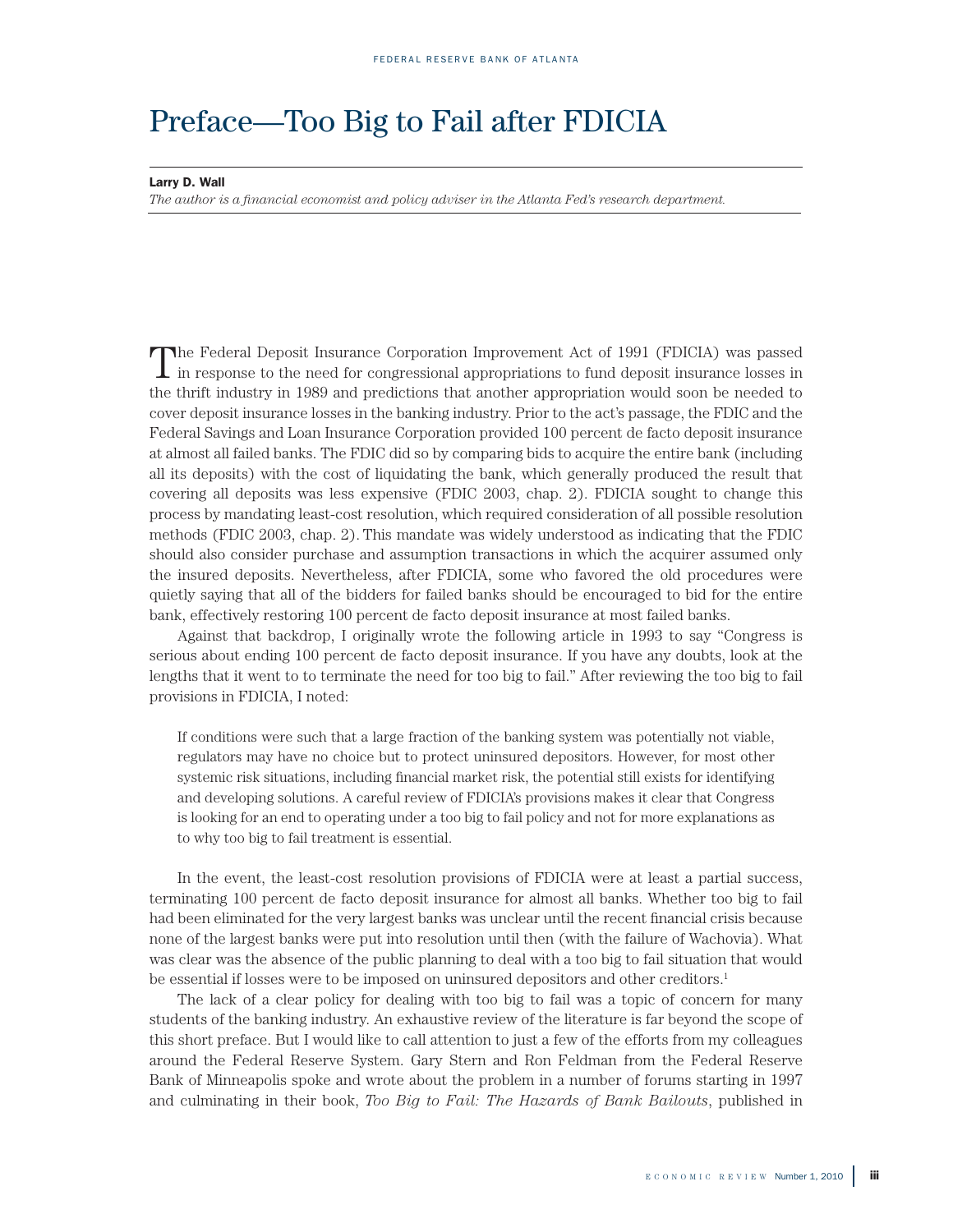2004. Also in 2004, the topic of the Chicago Federal Reserve Bank's annual International Banking Conference was *Systemic Financial Crises: Resolving Large Bank Insolvencies* (Evanoff and Kaufman 2005).<sup>2</sup> In 2005, Mark Flannery (currently visiting at the Federal Reserve Bank of New York) proposed the use of reverse convertible securities, a type of contingent capital, to provide a mechanism for private sector recapitalization of distressed banks that may be too big to fail.

The following article, originally published in 1993, describes the situation Congress had faced and its response in an attempt to end too big to fail. For an analysis that reaches a not very satisfying conclusion on the current state of the too big to fail issue, see Wall (2010). That article reiterates that we still do not have an adequate response to a situation where a "large fraction of the banking system was potentially not viable," described as a "too many to fail" problem. It also notes that the resolution of large financial groups operating across international borders could require an international agreement on failure resolution, which does not currently exist.

#### **References**

Evanoff, Douglas, and George Kaufman, eds. 2005. *Systemic financial crises: Resolving large bank insolvencies*. Hackensack, N.J.: World Scientific Publishing Company.

Federal Deposit Insurance Corporation. 2003. *Resolutions handbook*. www.fdic.gov/bank/historical/ reshandbook/index. html (March 9, 2010).

Flannery, Mark. J. 2005. No pain, no gain? Effecting market discipline via "reverse convertible debentures." In *Capital adequacy beyond Basel: Banking,* 

*securities, and insurance*, edited by H.S. Scott. Oxford: Oxford University Press. www.cba.ufl.edu/fire/ docs/publishedpapers/Published\_RCD\_Chapter.pdf (November 28, 2009).

Stern, Gary H., and Ron J. Feldman. 2003. *Too big to fail: The hazards of bank bailouts*. Washington, D.C.: Brookings Institution.

Wall, Larry D. 2010. Too big to fail: No simple solutions. *Notes from the Vault*, April. www.frbatlanta.org/cenfis/ pubscf/vn\_no\_simple\_solutions.cfm

<sup>1.</sup> Even an otherwise perfect supervisory plan for dealing with too big to fail will be doomed to failure if it is kept private while market participants believe that too big to fail is still in force. The problem is that if market participants are surprised by a sudden termination of too big to fail, they will want to reevaluate their exposures and likely immediately recontract with all of the surviving banks they previously thought were too big to fail. Indeed, one could view much of the market turmoil post-Lehman as financial markets responding to a change in subjective expectations that some very large financial firms were too big to fail.

<sup>2.</sup> The topic of too big to fail has also been a regular feature of the Chicago Fed's annual Bank Structure and Competition Conference.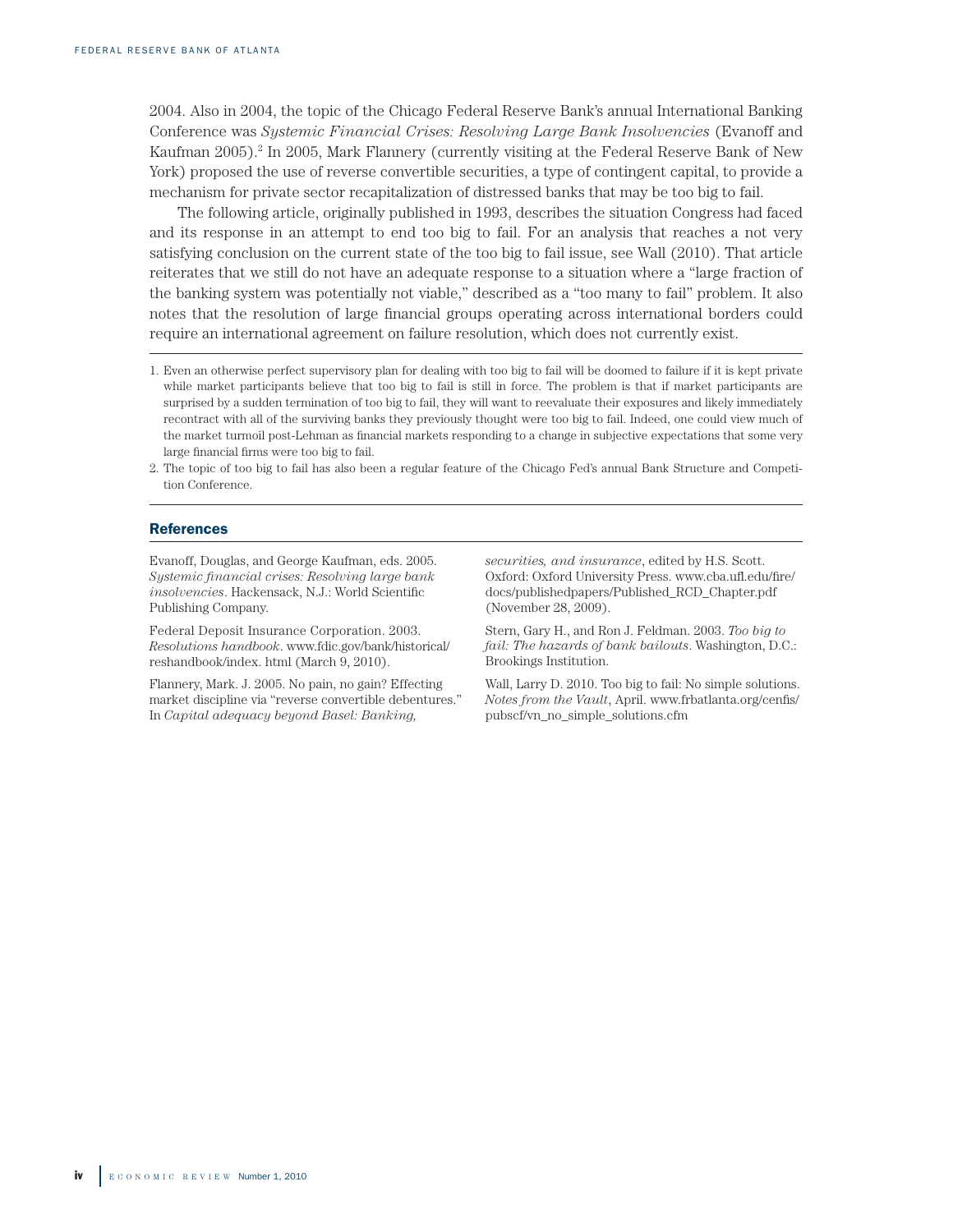# Too Big to Fail after FDICIA

### Larry D. Wall

*This article was originally published in the January/February 1993 issue of Economic Review. The author, currently a financial economist and policy adviser in the Atlanta Fed's research department, was at the time the research officer in charge of the department's financial section. He thanks Robert Eisenbeis, Frank King, Ellis Tallman, Sheila Tschinkel, and Carolyn Takeda for helpful comments.* 

The special treatment historically accorded large failing banks—judging them "too big to fail"—<br>is an important issue in reforming deposit insurance. All unaffiliated depositors, and in some cases all creditors, at large failing banks have received 100 percent coverage of their funds even though coverage of only the first \$100,000 deposited at domestic branches is guaranteed by law.1 Following this too big to fail policy has been justified in part as necessary for preventing systemic problems that might grow from a larger bank's difficulties. However, the policy itself created problems. It tended to reduce the incentive for large depositors to exercise market discipline, and it tended to increase the cost of resolving large failing banks.2 Further, operating under a too big to fail policy created a dilemma for bank regulatory agencies, which had to either leave large depositors at small banks uninsured and create an artificial incentive for large deposits to be shifted to too big to fail banks or cover all deposits at all banks, further reducing market discipline at small banks and increasing the cost of resolving small bank failures.

Congress addressed the too big to fail issue as a part of its deposit insurance reform bill, the Federal Deposit Insurance Corporation Improvement Act of 1991 (FDICIA). Section 141 of the act generally requires the resolution of failed banks at the lowest cost to the FDIC, though it provides for an exception that preserves the potential for banks to be considered too big to fail. The exception may be invoked if failure to do so would "have serious adverse effects on economic conditions or financial stability" and providing additional FDIC coverage "would avoid or mitigate such adverse effects." FDICIA allows the exception only with the agreement of a two-thirds majority of the Board of Directors of the Federal Deposit Insurance Corporation, a two-thirds majority of the Board of Governors of the Federal Reserve System, and the Secretary of the Treasury ("in consultation with the President").

Two of the goals of FDICIA are to reduce both the potential for systemic problems and bank regulatory agencies' incentives to follow a too big to fail policy. Having given a mandate to banking agencies to minimize FDIC losses, the act's prompt corrective action provisions provide a structured way of addressing a problem bank. A system of automatic review is set in motion whenever a bank failure imposes material costs on the FDIC or when the FDIC treats a bank as too big to fail.<sup>3</sup> Specific changes intended to limit systemic risk include requiring the Federal Reserve to impose limits on interbank liabilities, authorizing the FDIC to provide for a final net settlement to a failed bank's creditors, and establishing statutory backing for net settlement provisions in bilateral and clearinghouse payments agreements.

FDICIA also leaves in place the Federal Reserve's discount window, which is a powerful tool for addressing systemic risk. Indeed, only the Federal Reserve is guaranteed to have the resources to be able to address virtually all conceivable systemic risk situations because only the Fed has the power to create money. However, FDICIA discourages inappropriate uses of the discount window by requiring the Federal Reserve to share in the FDIC's losses if lengthy Fed lending to a failing bank causes an increase in the FDIC's losses.<sup>4</sup>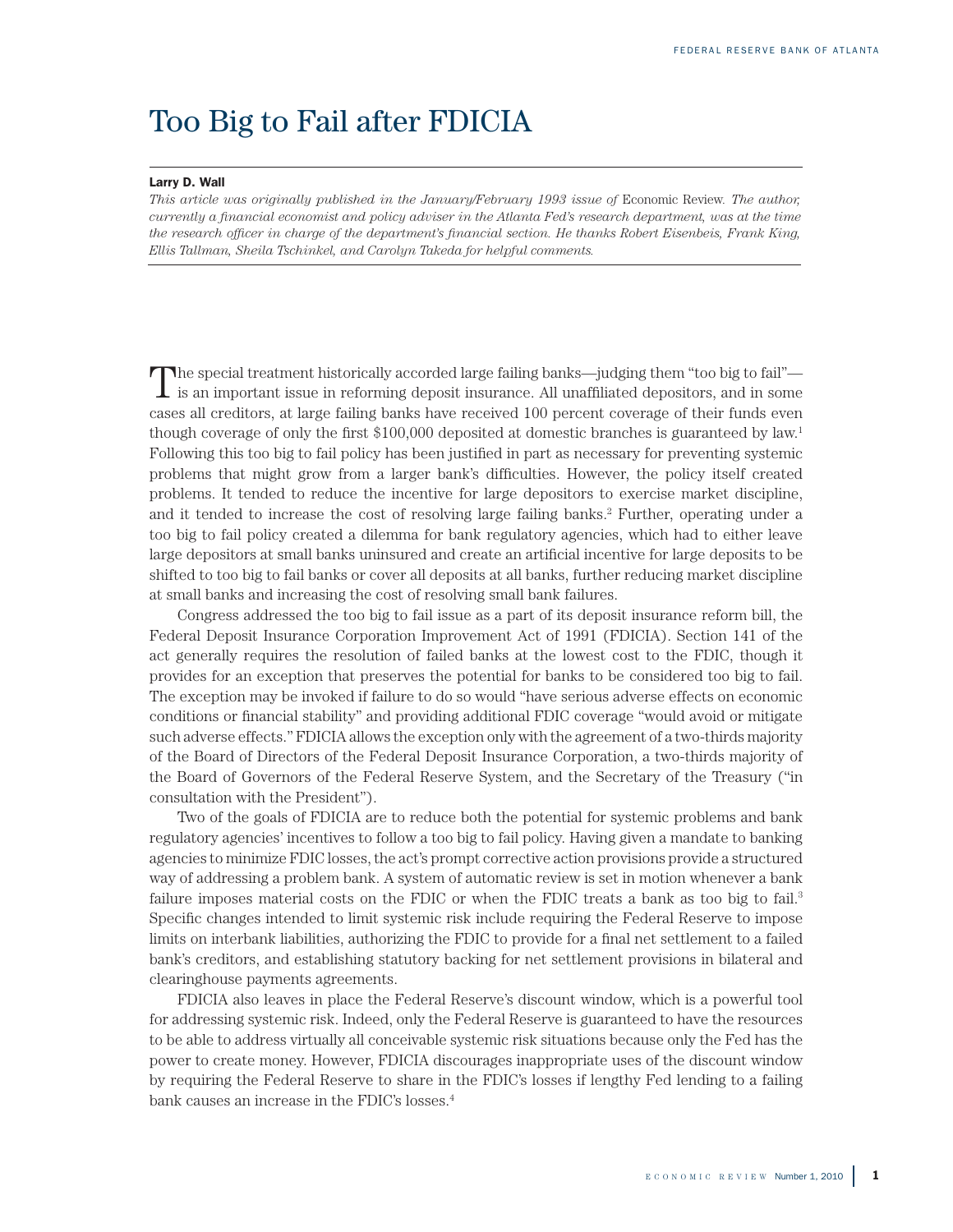FDICIA substantially reduces if not eliminates most of the dangers associated with the failure of a large bank. Some systemic risk issues remain, however, and the purpose of this article is to review those concerns as well as FDICIA's provisions designed to reduce such risks. Probably the biggest unresolved issue is what the effects of a large bank's failure would be. According to some preliminary analysis, a too big to fail policy may not be needed to protect financial markets.

#### Systemic risk

The concern about systemic risk stems from a fear that a single bank failure could reverberate through the banking system and cause widespread bank failures, adversely affecting bank customers and the real economy in a number of ways. However, not every run on a large bank automatically generates systemic problems. A depositor run on any nonviable bank not 100 percent insured is rational and helps speed closure of an institution that should be closed. Further, the argument that large bank creditors suffer losses in such a closing is not, in and of itself, a legitimate systemic concern.5

Systemic risk arises when an institution's failure interferes with financial services consumers' ability to obtain important financial services in a timely manner to such an extent that overall economic activity is reduced.<sup>6</sup> Systemic problems result if the failure of a large bank causes contagious runs on viable banks, thereby diminishing the overall availability of financial services. In addition, failure of a single institution may generate systemic problems if it significantly impairs the payments system or financial markets. This section highlights the channels through which it would be possible for systemic risk concerns to arise. An analysis of the actual magnitude of these risks prior to FDICIA is provided in the sidebar on page 4.

**Risks to other banks.** The failure of one bank poses a potential risk to other banks in a number of ways. For example, other banks could suffer insolvency because of losses on interbank deposits and other forms of credit. They risk illiquidity if access to interbank deposits is delayed or if contagious deposit runs occur. The extent of such risks is usually, but not always, proportional to the size of the failing bank. Larger banks have more interbank deposits likely to be at risk if depositors are not covered, and large bank failures are likely to be noticed by more depositors.

The magnitude of the credit and direct liquidity risks is also a function of whether the collapse of the failed bank occurs over a long period of time or comes as a surprise. If the failure is anticipated, other banks will have had time to implement steps limiting their exposure to the failing organization. In this vein, financially strong banks have recently been limiting their exposure to banks with lower credit ratings in the interest rate and currency swap markets.

**Risks to the nonbank sector.** Nonbank customers and even third parties may also be hurt by a bank's failure. Creditors, including large depositors, directly risk default losses and reduced liquidity when a bank fails. While these risks are analogous to those taken by providers of interbank credit, they differ principally in that nonbank customers, especially small businesses, may have

<sup>1.</sup> "Too big to fail" does not literally mean that a bank cannot fail. The shareholders in large banks have lost their investment, and the managers have been fired. A bank is considered too big to fail when it is thought to be too large to close in a way that imposes losses on uninsured depositors and certain other creditors.

<sup>2.</sup> Large depositors are not protected when a bank is liquidated, but they have frequently been covered when a failed bank has been sold as a part of a purchase and assumption transaction or when the FDIC assumed ownership of the failed organization and operated it as a bridge bank. The FDIC generally has sought to avoid liquidating a bank in order to preserve any franchise value remaining in the organization. However, the FDIC can preserve the franchise value without providing 100 percent coverage to all depositors by transferring only the insured deposits to the successor organization.

<sup>3.</sup> The act defines a material loss as one exceeding the greater of \$25 million or 2 percent of the institution's total assets, whichever is greater.

<sup>4.</sup> The exact restrictions on Fed lending are discussed in the section titled "Incentive changes."

<sup>5.</sup> Indeed, if a bank is closed by regulatory or market pressure before it wipes out its capital, losses to creditors should be small to nonexistent.

<sup>6.</sup> Gorton (1988) and Tallman (1988) challenge the view that bank panics caused declines in real economic activity. However, this debate is beyond the scope of this paper. It suffices to note that policymakers in the United States have believed that systemic problems could adversely affect the real economy.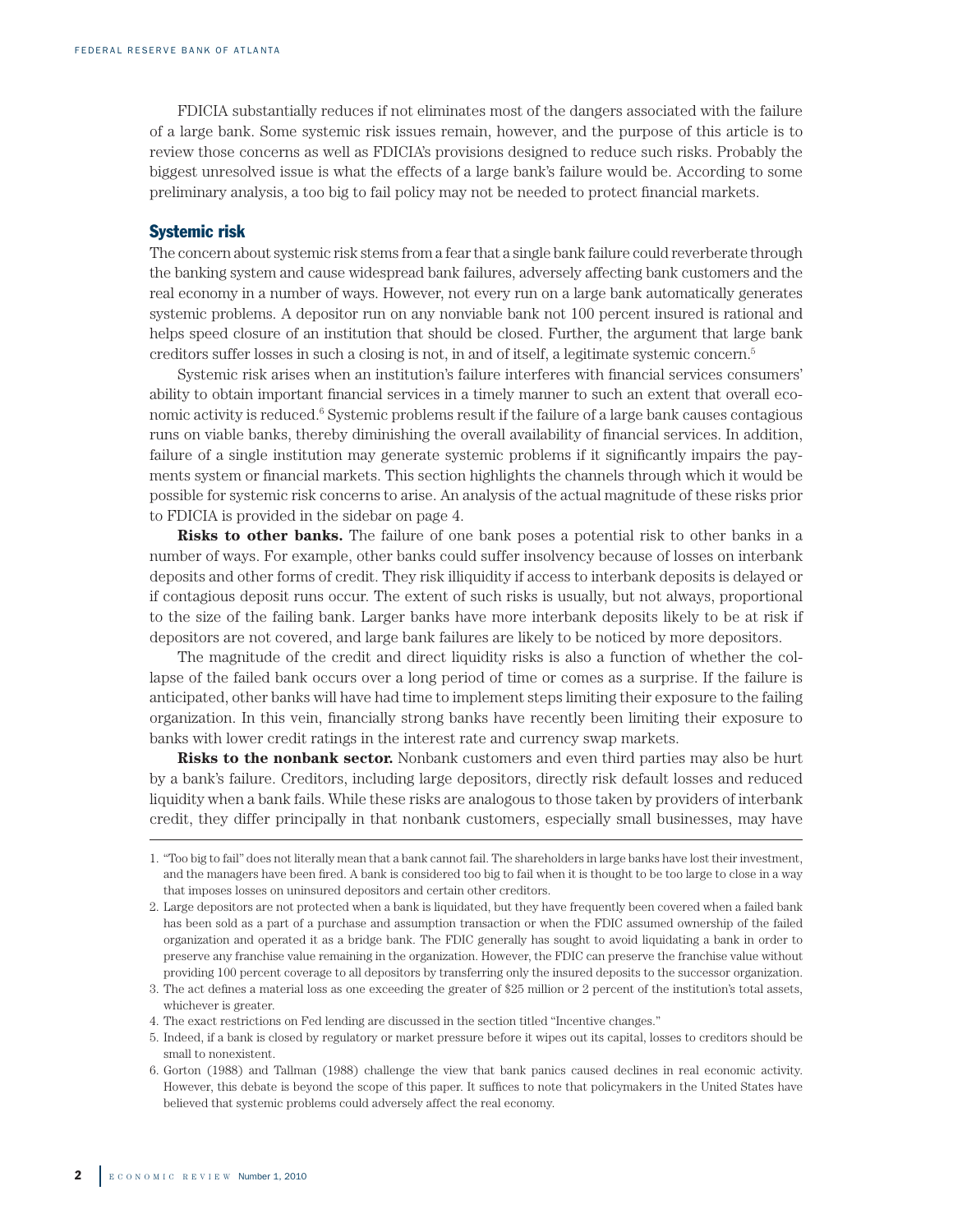less access to other sources of liquidity. Nonbank firms can turn to the Federal Reserve discount window under certain situations if a substantial liquidity problem arises, but the central bank has strongly preferred to avoid such lending.<sup>7</sup> Moreover, even if the Federal Reserve chose to lend to nonbank customers, the discount window is not structured to serve as a direct lender to a large number of small businesses.<sup>8</sup>

The ability of bank customers to make payments depends not only on their bank's being solvent and liquid but also on the operation of various payments systems. The failure of a large correspondent bank, which provides check-clearing, ACH, and other ongoing payments services to certain small banks, could directly affect the small banks' access to certain parts of the payments system. Moreover, such a failure could lead to a loss of confidence in bilateral and clearinghouse arrangements that handle a large fraction of the payments transactions. While the Federal Reserve is an important supplier of many payments services and could help sustain confidence in its systems, private arrangements play a critical role in some—especially international—payments systems.

Another problem nonbank customers might face when a bank fails is a temporary reduction in credit availability. Such a reduction might affect local economic conditions adversely.<sup>9</sup> However, implementing a too big to fail policy would protect bank borrowers only to the extent that doing so would prevent contagious runs on viable banks. Borrowers are not necessarily protected by efforts to protect depositors because whoever holds the loans after the bank's failure does not have to extend any prefailure loans. Further, because the postfailure loan holder could demand repayment at the earliest time permitted by the loan contract, protecting a failed bank's depositors would not protect its borrowers.

This list of issues has recently been expanded by increased concern about ways a bank failure would affect financial markets. Banks play an increasing role as market makers in many financial contracts, especially for interest rate and foreign exchange contingent contracts such as options, forward contracts, caps, floors, and swaps. The failure of certain large banks might significantly reduce this market-making capacity for some types of financial contracts. More generally, a bank's failure could result in a loss of confidence in certain markets, with the result that some banks would be unable to maintain adequate hedges for their existing exposure.

**Systemic risk.** While certain problems plague a too big to fail policy, it is nonetheless an effective way to limit systemic risk. It prevents one bank's failure from creating any direct solvency or liquidity risk for other banks or nonbank creditors. Its enactment also reduces the risk of contagious runs at other banks by reassuring their depositors. A challenge FDICIA attempts to meet is establishing ways to eliminate the too big to fail doctrine while continuing to minimize systemic risk.

#### Incentive changes

FDICIA both provides regulators with various tools for addressing problem banks and suggests changes in regulatory procedures.10 A simple reading of the act may not disclose its real significance,

 <sup>7.</sup> One reason for the Federal Reserve to be reluctant to lend to nonbank firms is that, because discount window lending must be fully collateralized, such lending could imperil the position of the firm's creditors. Thus, if the Fed lends to nonviable nonbank firms it may be transferring wealth away from creditors that cannot or do not withdraw their investment. The Federal Reserve is also not generally in a position to judge the viability of nonbank firms because the agency does not examine and rarely monitors the financial condition of specific nonfinancial firms.

 <sup>8.</sup> For further discussion of the historic operation of the discount window see the Board of Governors of the Federal Reserve System (1985, chap. 4) and Garcia and Plautz (1988).

 <sup>9.</sup> Calomiris, Hubbard, and Stock (1986) and Gilbert and Kochin (1989) have found that the failure of one or more banks may have negative effects on its regional economy. In Gilbert and Kochin's research the effects are largest in two of the three states in their sample if a bank is closed rather than merged with another institution.

<sup>10.</sup> Many provisions of FDICIA, including the general prompt corrective action provisions and the definition of material loss, have delayed effective dates or phase-in clauses. This article focuses on the effects of FDICIA after all parts of the act have taken full effect.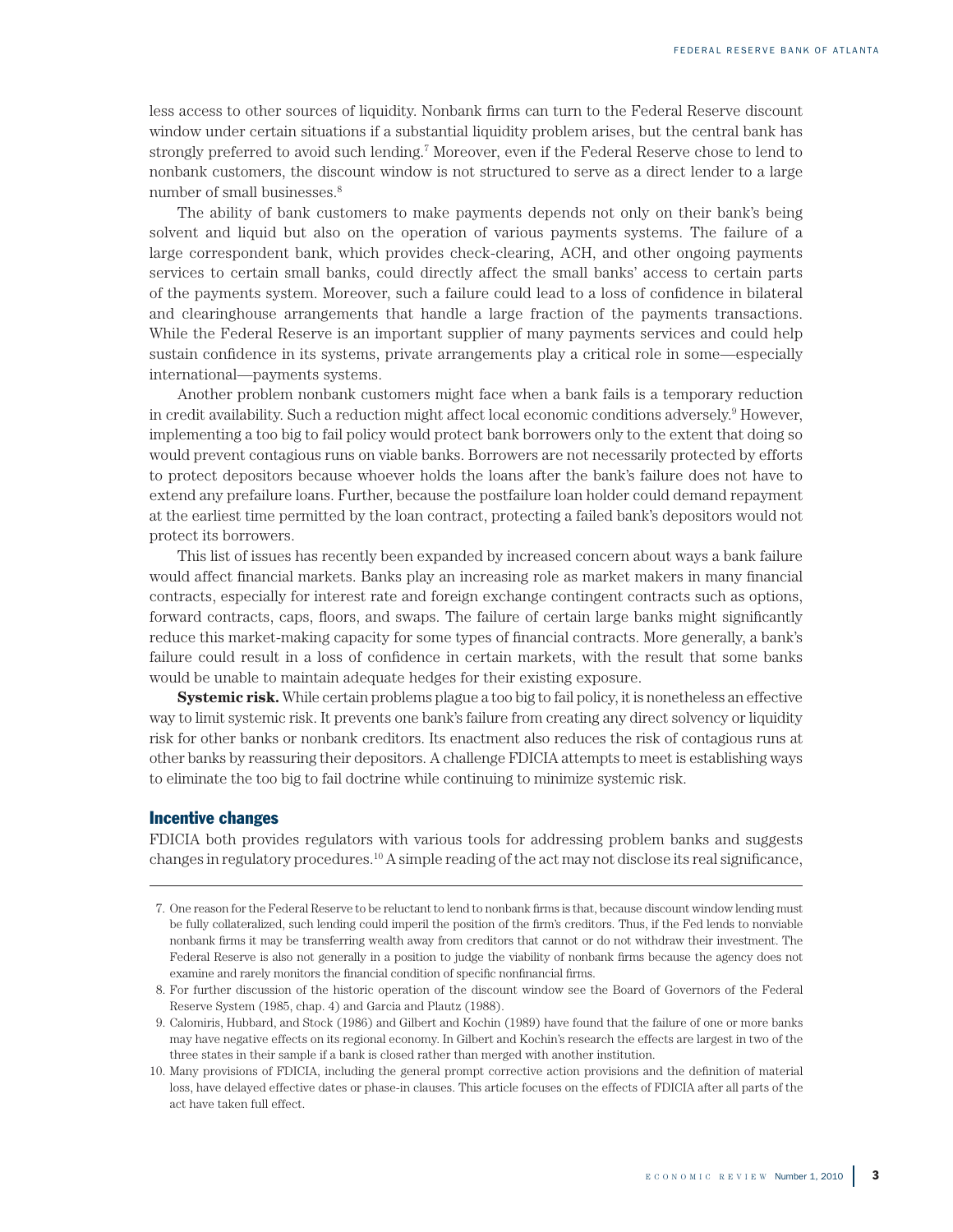#### Systemic risk before FDICIA

 n important issue in evaluating whether  $A^n$  important issue in evaluating whether<br>FDICIA is contributing significantly to reducing systemic risk is determining the baseline likelihood of a financial system collapse among generally viable banks before FDICIA. Three commonly expressed concerns about large bank failure need to be considered: The first is the idea that interbank liabilities could generate credit losses leading to widespread insolvency or that delays in access to interbank liabilities could cause widespread illiquidity. The second concern is that the failure of a large bank might spark runs on viable banks. The third, and fartherreaching, fear is that payments systems may collapse in the wake of a large bank's failure.

The analysis below seeks to address two questions central to evaluating FDICIA's merit: (1) What are the odds that one of these three problems would in fact emerge, and (2) how do the banking agencies' pre-FDICIA tools for mitigating a problem at a large bank compare with the tools post-FDICIA?

#### Interbank liabilities

The most direct risk a large bank's failure poses for other banks is that they will lose part or all of their investment in that bank. A sudden failure incurring massive losses could threaten the financial stability of respondent banks. However, determining the level of systemic risk should include distinguishing maximum possible losses from expected losses. Expected losses for a bank closed when it first becomes insolvent are likely to be a small fraction of possible losses. For example, total interbank exposure to Continental Illinois greatly overstated other banks' likely losses when Continental

was rescued by the FDIC. There were 65 banks with uninsured balances in Continental exceeding 100 percent of their capital, and another 101 banks had uninsured balances equal to between 50 percent and 100 percent of their capital. However, if a recovery rate of 90 percent is assumed for Continental's assets, no banks would have had losses in excess of their capital and only two banks would have had losses equal to between 50 percent and 100 percent of their capital.<sup>1</sup> George G. Kaufman (1990) states that the FDIC's estimated recoveries at the time of failure of Continental were 97 percent to 98 percent and that the current estimate is 96 percent.

Even when a failure would not result in substantial credit losses on interbank deposits, theoretically it might still place other banks at risk if they could not obtain immediate access to their funds or if they were to experience a run by depositors fearing insolvency or illiquidity. However, the danger is not as great as it sounds. Even if the FDIC did not provide immediate access to interbank deposits, other banks would not necessarily fail because of illiquidity. A bank widely recognized as viable despite temporary illiquidity could probably borrow from other banks or the Federal Reserve discount window.

## Contagious bank runs

One bank's failure may lead to withdrawals at other banks if customers lose confidence that their deposits will be fully redeemed. Depositors may also lose confidence because the failure discloses new information on the value of other banks' assets.2

The likelihood that financial markets will mistakenly run on solvent banks is important

2. Finance theory provides a third reason for depositors to lose confidence: they could become concerned about their bank's inability to meet an increase in demand for liquidity by other depositors. Diamond and Dybvig (1983) have developed a model in which banks are solvent at the beginning of the period but are subject to a random amount of withdrawal by depositors. The bank must prematurely liquidate projects at a loss if deposit withdrawals are too high. If too many projects are liquidated, the bank may become insolvent. Empirical examples that correspond exactly to the Diamond and Dybvig model are hard to find. However, the U.S. banking system in the late 1800s and early 1900s was subject to periodic liquidity crises during and shortly after harvest season, and some evidence suggests that the crises were due entirely to liquidity concerns about individual banks. A model of inelastic currency supply developed by Champ, Smith, and Williamson (1991) suggests the potential for periodic liquidity crisis and provides some evidence on the problem. However, Calomiris and Gorton (l99l) raise questions about this history of panics in the period prior to the formation of the Fed. In any case, such random withdrawal models are not closely examined here because there is no evidence to suggest that such a problem has occurred since the Fed's creation or that the Fed could not fully resolve any liquidity-based runs with its existing authority. The Federal Reserve can and does provide an elastic supply of currency and liquidity.

<sup>1.</sup> These figures on other banks' exposure to Continental Illinois came from U.S. Congress (1984, 16–18).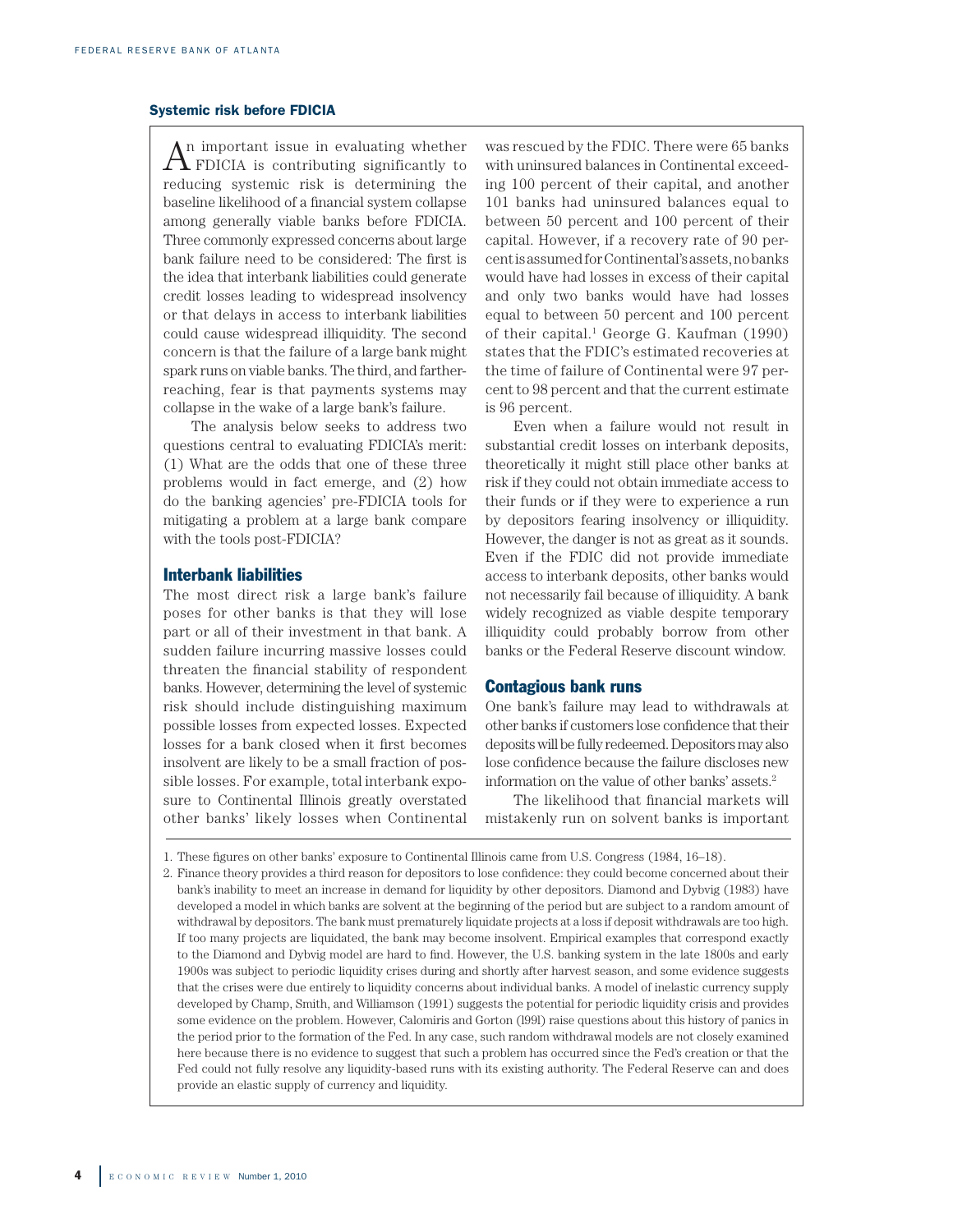in evaluating the risk of bank runs. Empirical evidence suggests that financial markets generally are able to assess the implications of new information accurately. For example, analysis of the Mexican debt crisis revealed that the stock market responded to individual bank stocks in proportion to each bank's loan exposure even though such information had not been publicly released.3 Studies of five major domestic failures also found no substantial evidence of contagion risk.4 Further, when a misleading television story prompted a run on Old Stone, the thrift was able to stop the run within two days by convincing investors it was solvent.5

There are also some puzzling examples of possible market mistakes, however. The failure of the Overseas Trust Bank in Hong Kong and that of Penn Square Bank in the United States are two such cases. Gerald D. Gay, Stephen G. Timme, and Kenneth Yung (1991) found evidence that the failure of the Hong Kong bank had a significant negative impact on other banks in the city. This result is surprising because the Overseas Trust Bank's failure resulted from fraud, and such conditions would generally not be expected to provide significant information about other banks. In the case of the Penn Square Bank, Robert E. Lamy and G. Rodney Thompson (1986) and John W. Peavy III and George H. Hempel (1988) discovered that banks with no direct connections to the organization nevertheless suffered significant losses in stock market valuation after that bank failed. Lamy and Thompson suggest that the drop in market value reflected the fact that Penn Square was liquidated with losses to depositors, and this action could have raised doubts about coverage afforded other banks. Another explanation, by Peavy and

Hempel, is that the market may have overreacted to the news of Penn Square's failure. Supporting that hypothesis, their findings indicate that losses suffered immediately after the failure by banks not directly connected to Penn Square were subsequently offset by significant positive abnormal returns for institutions.

Another study supplies weak evidence that there may be reason for concern about contagious runs. Randall J. Pozdena (1991) found that similarities in stock returns for firms in the same industry were much greater in banking than in other industries, suggesting that bank values may be more dependent on a common set of factors than those of many other industries. Pozdena also found that similarities in returns were fewer among banks with higher capital ratios.

Thus, there seems to be a risk that the failure of a large bank could spark contagious runs on viable banks if the markets fail to distinguish viable from nonviable banks. Studies of financial market performance generally suggest that markets tend to assess the implications of new information accurately. Some evidence of occasional errors has been found, however. Thus, at least a small potential for contagious runs apparently exists. The risk is minimized, though, by the Federal Reserve's option to provide funding to any viable bank experiencing a run.

#### Payments systems

Other banks and the financial system may be exposed to a failed bank through their joint connections to the payments system.6 The risk may occur through one of several mechanisms the bilateral provision of services from the failed bank to its respondent, securities positions taken by the failed bank that need to be unwound, or a

<sup>3.</sup> See Cornell and Shapiro (1986) and Smirlock and Kaufold (1987).

<sup>4.</sup> Aharony and Swary (l983) found that no significant abnormal bank stock returns occurred around the failures of the United States National Bank of San Diego in 1973 and Hamilton National Bank in 1976. They did find significant negative abnormal returns associated with the failure of Franklin National Bank in 1974, but they suggest that this result could be based on a revaluation of the risks associated with foreign exchange trading. Aharony and Swary further note that some European banks were taking foreign exchange losses around this time. Former FDIC Director Irvine H. Sprague (1986) argued that regulators were concerned about the potential failure of other large banks if Continental Illinois failed in 1984 with losses to depositors. Saunders (1987), Swary (1986), and Wall and Peterson (1990) failed to find clear-cut evidence to support the regulators' concerns. Dickinson, Peterson, and Christiansen (1991) also failed to find evidence of contagion around the time of the failure of the First Republic Bank in 1988.

<sup>5.</sup> The story of how the run was stopped is provided by Leander (1991).

<sup>6.</sup> Haraf (1991) has noted that the failure of a nonbank institution can also impose strains on various payments mechanisms. For example, Fedwire and the Clearing House for Interbank Payments (CHIPS) were forced to remain open longer than usual to accommodate problems arising from the failure of Drexel, Burnham, Lambert.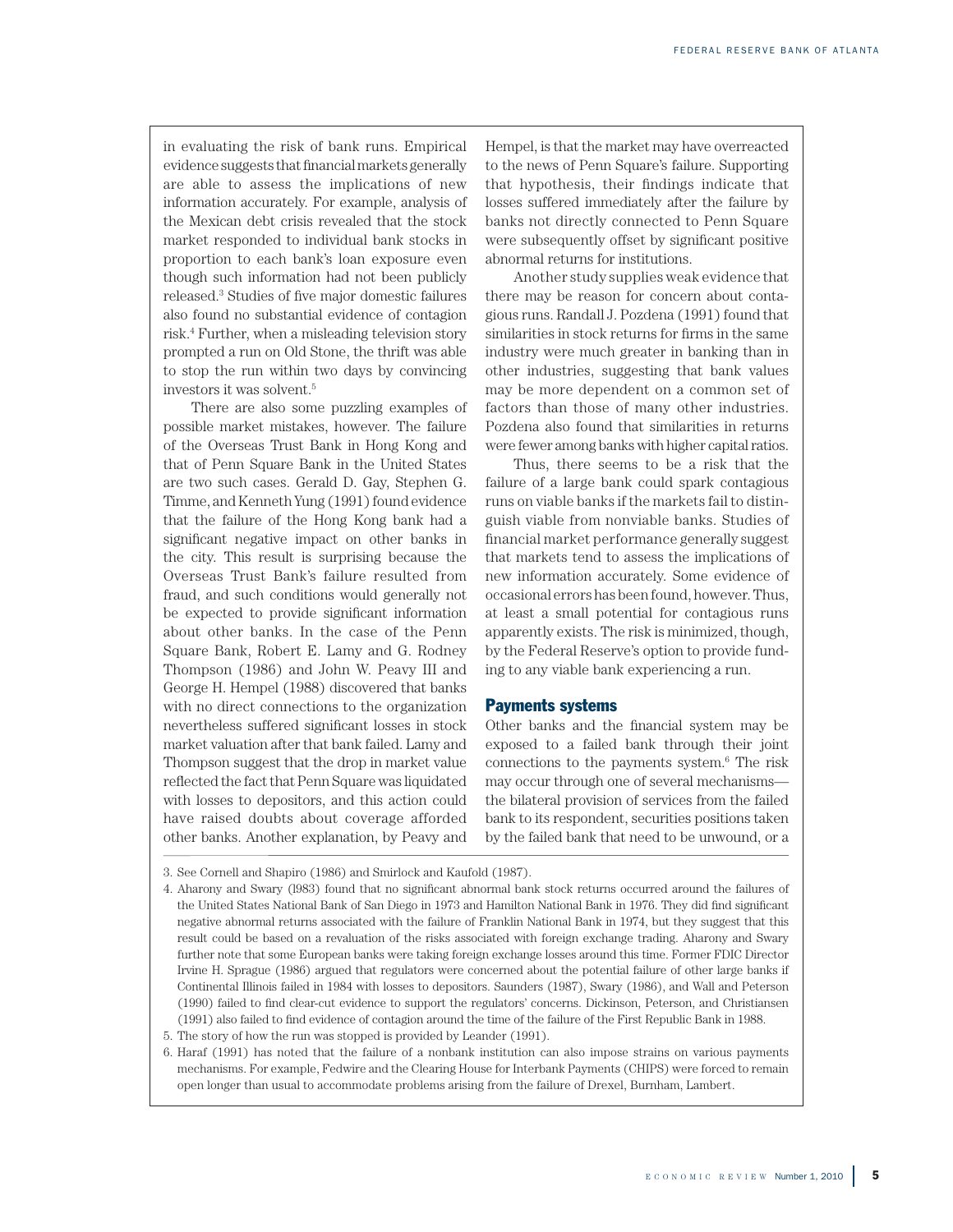failure's effect on payments clearinghouses. The discussion that follows focuses on the potential for a bank failure to disrupt the processes by which payments are made in the banking system.7

Many small banks are dependent on correspondent banks for services such as check clearing, automated clearinghouse services, and access to international payments systems. Loss of access to these services could create significant problems for some respondent banks, especially those that are too small to participate directly in certain payments systems. If a failing bank deteriorates gradually, respondents may reduce their risk by shifting their payments system business to other banks that are still financially strong or by making contingency plans. However, respondents that are still dependent at the time of failure would not necessarily lose access to the payments system. In the case of a troubled institution large enough to be an important supplier of correspondent services, the FDIC, under FDICIA, would likely try to sell the bank and could otherwise be expected to create and operate a bridge bank. Because the FDIC has these powers, invoking a too big to fail policy is not essential for preserving respondent banks' access to the payments system.

Another bilateral issue that can affect payments systems concerns exchanging cash and various securities. The problem is that the exchange of value does not always occur simultaneously. Solvent parties are reluctant to surrender their part of the transaction before receiving value from the bankrupt party for fear that prompt and full payment will not be forthcoming. William S. Haraf (1991) noted that this situation occurred with the failure of the securities firm of Drexel, Burnham, Lambert in 1990 and that third parties were affected by the disruption.8 Haraf also notes, however,

that changes, some of which are being implemented, to the payments and settlement systems designed to shorten or eliminate lags in payments would be more efficient than resorting to declaring certain institutions too big to fail. (He further notes that, despite some delays in winding up Drexel's affairs, their positions were ultimately liquidated.)

Multilateral clearinghouse arrangements may also be strained by the failure of a bank. These arrangements allow their bank members to make payments to each other with a single net payment at the end of each day to cover any net credit balances.9 Transactions through clearinghouses may generate significant bilateral credit between banks. If the clearinghouse lacks a binding netting agreement and one bank fails to make a required payment, the failed banks are converted to bilateral agreements and the net positions of all other banks are recalculated. The danger is that banks that could have met their net position with the failed bank included may be unable to do so if the failed bank's position is excluded.10 Thus, the potential exists for a single bank's failure to cascade through a payments system, forcing a number of banks to become illiquid and causing a loss of confidence in the entire netting arrangement.

The Federal Reserve has worked to reduce this risk by requiring banks to monitor and establish caps on their intraday liabilities and credit exposure to other banks. In addition, as a continuation of pre-FDICIA efforts to contain payments system risk, the Federal Reserve is imposing interest charges on banks that run large intraday overdrafts on Fedwire.<sup>11</sup> If a problem arises despite these restrictions the Federal Reserve retains adequate power under FDICIA to provide discount window loans to viable banks that temporarily lack liquidity.

 8. Moen and Tallman (1992) found that the failure of nonbank firms also disrupted the payments system in the Panic of 1907.

- 10. Given that the failed bank was presumably financially weak immediately prior to failure, there is a high probability that depositors were, on net, withdrawing substantial amounts of money from the failing bank. These withdrawals would likely be transferred to other banks, with a substantial part of the withdrawals going through clearinghouses. Thus, odds are relatively high that, if a bank fails, it will be a large net payer to various clearinghouses.
- 11. See Cummins (1992) for a discussion of the Federal Reserve's decision to charge for intraday overdrafts.

 <sup>7.</sup> See Baer and Evanoff (1990) for a review and analysis of the issues associated with large dollar value payments systems. Roberds (1993) discusses ways of further controlling the risks of those systems.

 <sup>9.</sup> For an example of such a system, see the discussion of CHIPS provided by the Group of Experts on Payments Systems (1990, 131–42).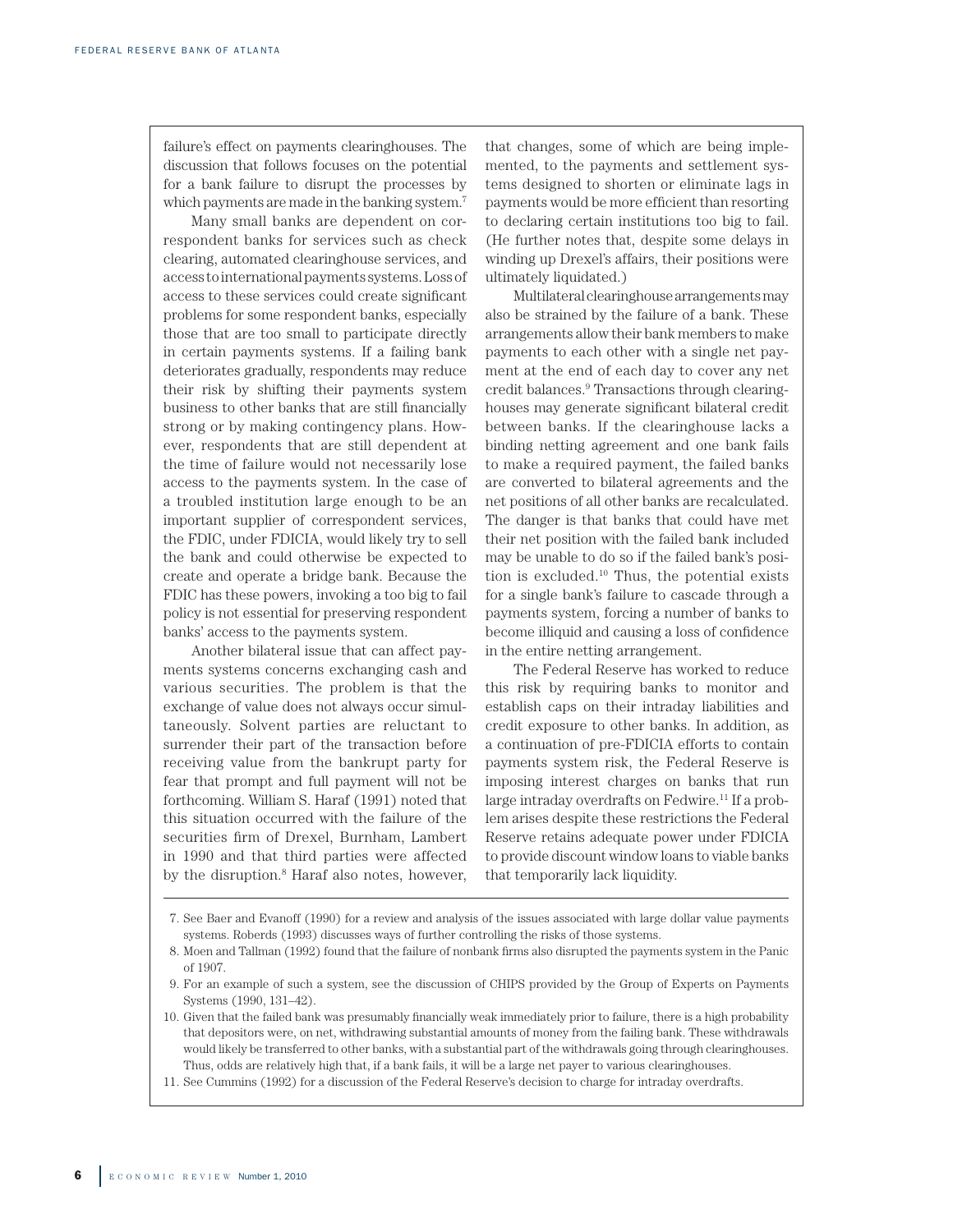#### **Summary**

Two common themes run throughout this review of the risk of systemic problems in the absence of a too big to fail policy prior to FDICIA. First, although some risk of losses on interbank liabilities, contagious runs, and failures in the payments system existed, that risk frequently has been overstated. Second, the Federal Reserve could have contained most systemic risk situations through the discount window.12 The most likely system risk scenarios would have involved temporary, widespread liquidity problems but limited actual solvency problems. The Federal Reserve's discount window had, as it does now, the resources to resolve temporary liquidity problems. Furthermore, the Federal Reserve has historically had detailed, timely information on banks as a result of its supervision and regulation and on the payments system as a consequence of its role as a provider of payments services. Thus, the Fed has had both the tools and the knowledge required to effectively address systemic risk situations arising from temporary liquidity problems.

12. See Smith and Wall (1992) for a discussion of how discount window and deposit insurance operations could address systemic risk issues without reliance on a too big to fail policy.

however. Before FDICIA, regulators already had the power to enforce capital requirements and to stop unsafe or unsound banking practices. Thus, many of the tools the legislation specified were implicit in the agencies' existing authority. Moreover, many of the most important suggested changes in regulatory procedure are simply suggestions (as Richard Scott Carnell 1992 points out). The regulatory agencies retain substantial discretion in their treatment of problem banks, especially large ones.

The act's real significance is that it both provides the banking agencies with a clear goal of minimizing deposit insurance losses and sets up an incentive system to encourage compliance. The most important part of the act in terms of setting the goal and incentive system is section 131, which provides for prompt corrective action. That section begins by giving banking agencies one goal: "to resolve the problems of insured depository institutions at the least possible long-term cost to the deposit insurance fund." Toward that end, regulators are encouraged to strengthen bank capital, to respond to reduced capital levels by taking strong action that will limit risk and encourage recapitalization, and to close failing banks before they exhaust their equity capital. The provisions for prompt corrective action outline a number of steps that bank regulators may take as an institution's capital ratios decline. Although regulators generally retain the authority to tailor their actions to the specific circumstances, FDICIA mandates action in two particular situations: (1) banks that are undercapitalized must submit an acceptable plan to restore their capital to adequate levels, and (2) banking agencies must take action within ninety days of a bank becoming critically undercapitalized, with the act containing a bias toward receivership or conservatorship.<sup>11</sup>

Although the prompt corrective action guidelines specify regulatory action, they include a mandatory ex post review of any failure that imposes material costs on the FDIC and thus provide an incentive for regulators to prevent costly bank failures. If a material loss occurs, the inspector general of the appropriate banking agency must determine why and must make recommendations for preventing such a loss in the future. This report must be made available to the Comptroller General of the United States, to any member of Congress upon request, and to the general public through the Freedom of Information Act. Further, the General Accounting Office must provide an

<sup>11.</sup> FDICIA creates five categories based on capital levels: well-capitalized, adequately capitalized, undercapitalized, significantly undercapitalized, and critically undercapitalized banks. Any bank having a tangible equity-capital-to-totalassets ratio of less than 2 percent is classified as critically undercapitalized. The act also provides that bank regulators may place a bank in receivership or conservatorship on a number of other grounds, including violation of a cease-anddesist order, concealment of records or assets, inability to cover deposit withdrawals, and an undercapitalized bank's failure to develop a plan that would raise its capital or its material noncompliance with a plan to raise capital.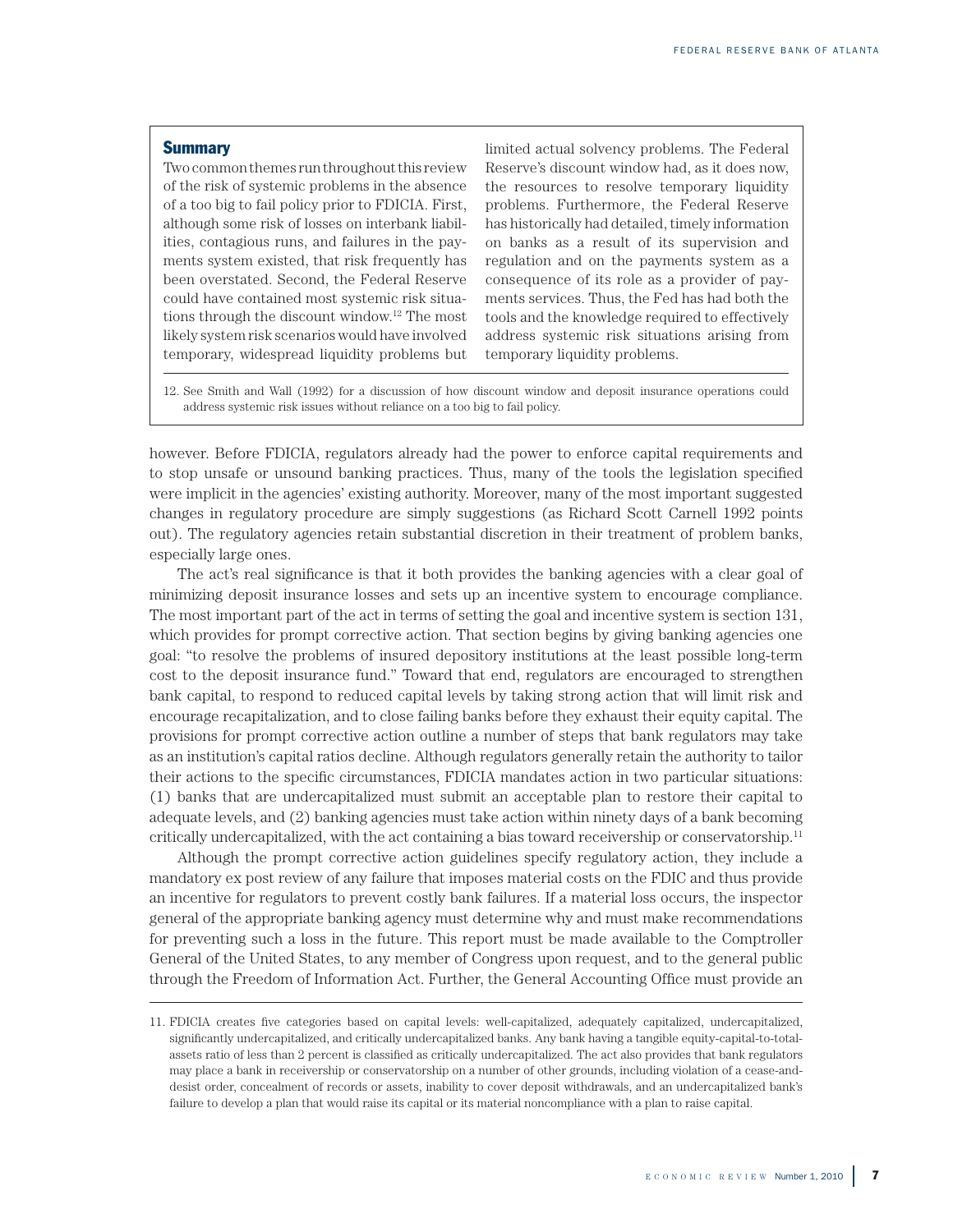annual review of the reports and recommended improvements in supervision. These reporting and review requirements do not force the banking agencies to make any substantive changes in their supervisory practices. However, as discussed, these provisions supply strong political incentives to prevent costly bank failures.

Two sections of FDICIA—sections 141 and 142—change the legislative guidelines for deposit insurance and discount window decisions on banks that might be considered too big to fail. Section 141 generally requires the FDIC to resolve bank failures at the least possible cost to the deposit

*FDICIA's real significance is that it both provides the banking agencies with a clear goal of minimizing deposit insurance losses and sets up an incentive system to encourage compliance.*  insurance fund. The agency must document its evaluation of the alternative methods of resolving a failed bank, including the key assumptions on which the evaluation is based.

While section 141 permits a systemic risk exception to least costly resolution, it also provides for increased accountability when this exception is invoked. The FDIC, the Federal Reserve, and the U.S. Treasury must all agree that an institution's ill-health poses a systemic risk. The Secretary of the Treasury is required to document evidence indicating the need to invoke the systemic risk exception. The General Accounting Office must review any actions

taken, examining the basis for finding action necessary and analyzing the implications for the actions of other insured depositories and uninsured depositors. The rest of the banking industry, required to pay the cost of a bailout through an emergency assessment to the FDIC that is proportional to each bank's average total tangible assets, is likely to act as a kind of watchdog.<sup>12</sup> The special assessment provides a strong incentive for the industry to question covering uninsured depositors, particularly when there is room for doubt about whether a failure would create systemic risk.

Section 142 limits the Federal Reserve's ability to provide through its discount window de facto too big to fail treatment of a failing bank. Allowing a bank to borrow at the discount window makes it possible for uninsured deposits to be withdrawn prior to the resolution of a failing bank by providing the liquidity needed to cover withdrawals. This section of FDICIA limits such lending to undercapitalized banks to 60 days within any 120-day period unless the bank is certified as viable by the Federal Reserve or its primary federal bank regulator.<sup>13</sup> For banks that are critically undercapitalized the Federal Reserve is instructed to demand repayment no later than at the end of five days. If violation of the five-day limit occurs, the Fed is liable for part of the increased cost to the FDIC, and the Board of Governors of the Federal Reserve must notify Congress of any payments to the FDIC under this provision. Under FDICIA the Federal Reserve discount window retains substantial legal authority to lend to problem banks, but failure to comply with the intent of this portion of the act exposes the Fed to substantial ex post political pressure.

FDICIA clearly provides a mandate to banking agencies and seeks to create a system whereby there is political incentive for the agencies to follow the mandate. The biggest changes to occur as a result of the act will most likely result from the new climate of postfailure reviews and sanctions rather than from formal changes in the agencies' legal powers.

#### Changes that mitigate systemic risk

Along with supplying a mandate to minimize FDIC losses, FDICIA addresses a number of systemic concerns raised by the banking agencies. The act aims to reduce the systemic risk associated with

<sup>12.</sup> Normal FDIC premiums are calculated on the basis of a bank's total domestic deposits. The expanded premium base provided in FDICIA for emergency assessments will tend to increase the relative proposition of costs borne by banks with foreign deposits and substantial nondeposit liabilities. Because banks with foreign deposits and substantial nondeposit liabilities tend to be larger and to affect the financial system more significantly, the effect of FDICIA may be to shift more of the costs to the banks most likely to receive too big to fail treatment.

<sup>13.</sup> A critically undercapitalized bank is not viable according to the definition in the act.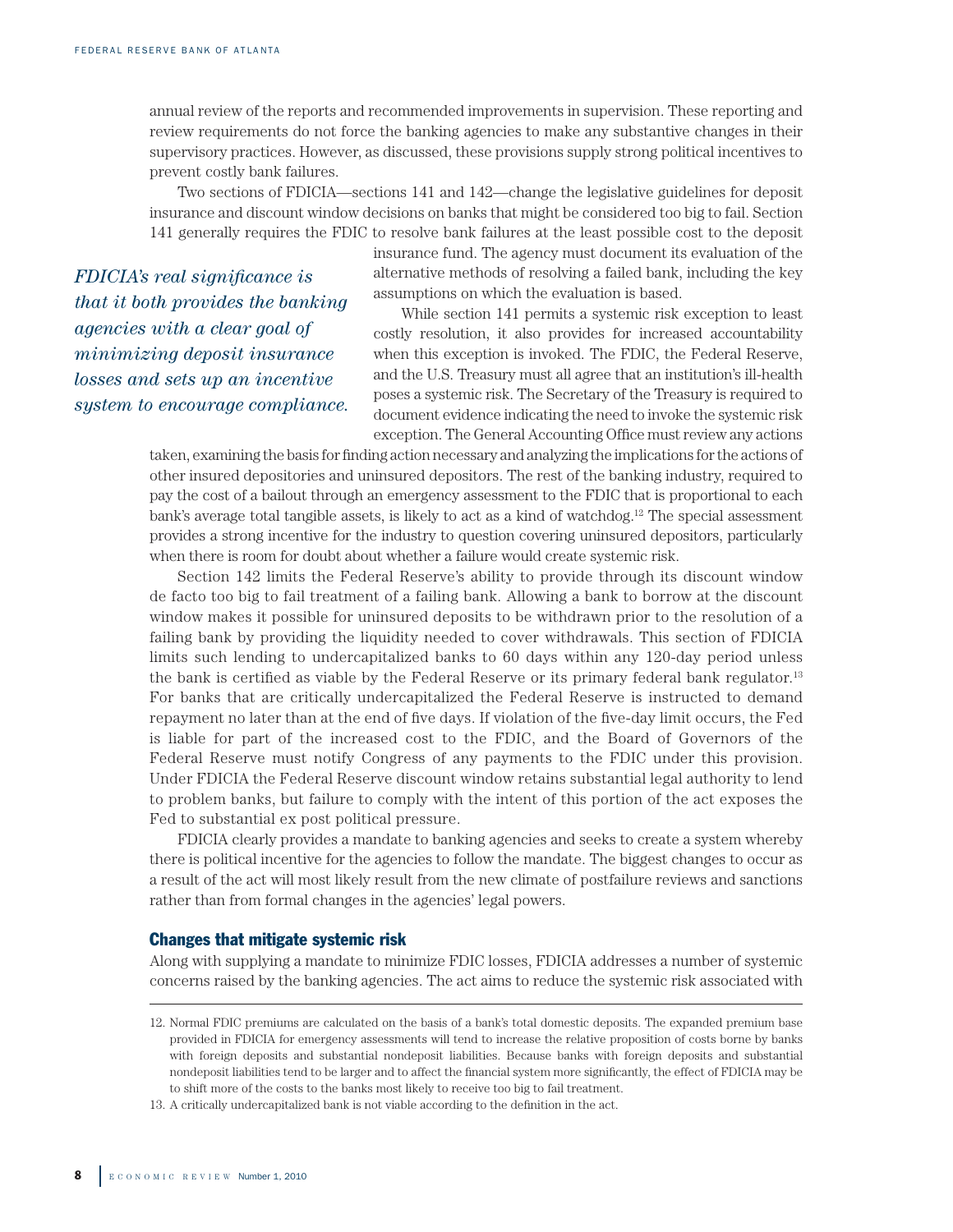ending a too big to fail policy by enhancing the overall stability of the banking system, by reducing the losses when a bank fails, and through targeted reforms that address specific potentially systemic problems.14

**Enhanced stability and more timely closure.** A number of reforms in FDICIA call for reducing the likelihood of bank failure. The prompt corrective action provisions should result in higher bank capital ratios and are intended to ensure more timely supervisory intervention. The act requires that regulators revise existing credit risk–based capital standards to take account of interest rate risk, concentration of credit risk, and the risks of nontraditional activities. In addition, banks must undergo an annual, full-scope, on-site examination and an independent annual audit. These measures should help prevent significant undetected problems from arising at banks.

The prompt corrective action requirements that critically undercapitalized banks be placed in conservatorship or receivership mean that banks may be closed earlier with reduced losses to creditors.15 Banks may also be closed earlier with higher expected recoveries to the extent that uninsured depositors become more likely to run on failing banks because of FDICIA's provisions virtually eliminating coverage of uninsured depositors.

**Limits on interbank credit exposure.** The banking system relies heavily on interbank extensions of credit for intraday, overnight, and longer-term purposes, but interbank credit is a potential source of systemic risk. FDICIA directs the Board of Governors of the Federal Reserve to develop a regulation limiting interbank credit exposure. The Board has adopted a new Regulation F on interbank liabilities to satisfy this part of FDICIA.16 The regulation restricts a bank's total exposure to its correspondent to 25 percent of the respondent's capital unless the correspondent is at least adequately capitalized.17

**Final net settlement.** Without immediate access to their funds at a failed bank, both bank and nonbank creditors could face severe liquidity problems. FDICIA addresses this problem by authorizing the FDIC to make a final settlement with creditors when it assumes receivership of a failed bank (section 416). Under these provisions uninsured and unsecured creditors may gain immediate access to their funds. The FDIC pays a sum that is the product of the amount of uninsured and unsecured claims times a final settlement rate. The final settlement rate is to be based on average FDIC receivership recovery experience so that the FDIC receives no more and no less than it would have as a general creditor standing in the place of the insured depositors. The FDIC's exercise of full powers under the final settlement provision should substantially alleviate liquidity problems for bank creditors.

**Netting of interbank payments.** Many payments systems result in banks' experiencing substantial intraday credit exposure to other financial institutions. This exposure may arise both as a

This argument that FDICIA will weaken banks has some merit but probably misjudges the impact of what is and is not in the act. FDICIA probably will strengthen the financial condition of individual banks and reduce the risk of bank failures that impose significant costs on the banking system. Banks that cannot strengthen their financial position will likely be forced to merge. Instead, the effect of higher regulatory costs will be that banks will continue to concede market share to nonbank firms in markets in which the law has made banks less competitive.

<sup>14.</sup> An argument may also be made that the net effect of FDICIA will be to weaken banks. The act will increase the number of regulatory requirements imposed on banks (including some requirements such as Truth in Savings that are unrelated to bank safety) and will also increase bank reporting requirements. It does nothing to enhance banks' ability to compete with nonbank financial firms, which continue to take market share in many of the bank's most profitable markets while remaining free from most of the costly safety and consumer regulations imposed on banks. Moreover, the act was passed in an environment in which deposit insurance premiums had been substantially increased on healthy banks to rebuild the insurance fund.

<sup>15.</sup> No losses need occur if a bank is closed before its losses become too large. However, closing a bank before its capital reaches zero does not guarantee that losses will be avoided unless bank assets are valued at liquidation prices. See Berger, King, and O'Brien (1991) for a discussion of the alternative definitions of "market value" and their limitations.

<sup>16.</sup> See the press release from the Board of Governors of the Federal Reserve System dated July 14, 1992, Docket No. R-0769.

<sup>17.</sup> The regulation on interbank liabilities uses a definition of "adequately capitalized" that is similar but not identical to that used to fulfill the prompt corrective action sections of FDICIA.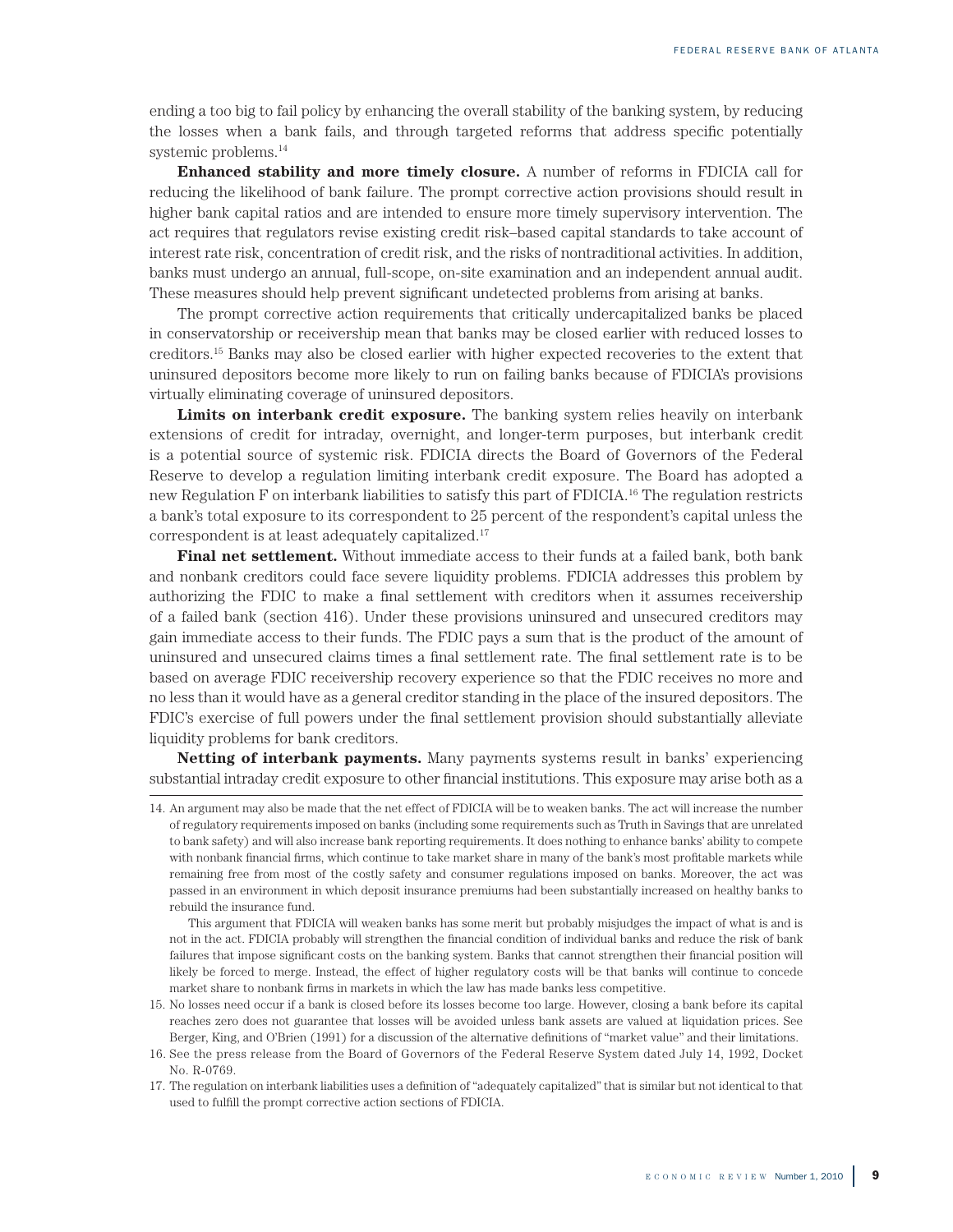result of bilateral agreements and through payments clearing organizations. FDICIA seeks to reduce the risk in these payments systems by explicitly recognizing contractual netting agreements and holding them legally binding if a member financial institution is closed. (Section 403 establishes that bilateral netting agreements are binding, and section 404 applies to clearing organization netting.)

**Implications of the changes.** The net effect of FDICIA should be to reduce interbank risk substantially. The prompt corrective action provisions and the increase in market discipline are expected to constrain bank risk taking and increase the FDIC's rate of recovery from failed banks. In combination, these factors should almost eliminate the risk that one bank's failure would cause insolvency at other banks.18

The final settlement procedure provides the FDIC with a mechanism for resolving potential liquidity problems at creditor banks or nonbanks. The netting procedures under FDICIA further reduce the risk associated with payments systems. Any remaining credit risk is likely to be small as long as banks comply with the limits on interbank credit exposure.<sup>19</sup> The final settlement procedures and payments system netting together should eliminate most of the liquidity risk associated with the payments system. Any remaining liquidity problems could be addressed by the Federal Reserve discount window. Although FDICIA places increased limits on the discount window, as mentioned earlier, the Fed may still lend to adequately capitalized banks and to undercapitalized banks that the Fed (or the bank's primary federal supervisor) certifies as viable.

#### Unresolved issues

FDICIA addresses a number of issues associated with large bank failure. However, at least two possible areas of concern remain: the effect of a large bank's failure on financial markets and the effect of sudden massive losses at one or more banks.

**Financial markets.** A bank's failure could adversely affect selected financial markets by forcing the immediate unwinding of a large number of hedging transactions, by weakening confidence in derivative products that create credit exposure, and by causing the loss of one market maker.<sup>20</sup> These relatively new issues have received less attention than many others related to systemic risk. Nonetheless, some preliminary analysis is possible.<sup>21</sup>

Knowledge of the implications of large bank failures is most limited in the area of over-thecounter derivative products such as interest rate, foreign exchange, and commodity swaps. Available insight has been derived primarily from the failures of a few large financial institutions, including Drexel, Burnham, Lambert and the Bank of New England. These products seem to have several difficulties, but the biggest ones appear unrelated to systemic risk issues. The problems include (1) contract language in many swap agreements that may yield a windfall profit to counterparties of the failed bank, (2) the occasional inability to unwind derivative contracts at market prices after the institutions' financial problems have become apparent, and (3) increased cost of or inability to maintain adequate hedges at the failed institution while it is unwinding its derivatives book.<sup>22</sup>

<sup>18.</sup> The only case in which the failure of one bank could cause insolvency at other banks would be that of a well-capitalized bank failing suddenly and its remaining assets providing creditors with a low recovery rate. These unexpected losses would have to be massive under the currently proposed capital requirements for prompt corrective action because a well-capitalized bank must maintain a total capital-to-risk-assets ratio of at least 10 percent.

<sup>19.</sup> The limits on interbank credit extension may not be effective at preventing insolvency if a group of related banks fail. For example, if a set of international banks from a foreign country were ordered by its government to stop payments, limits on exposure to any single bank might not be effective.

<sup>20.</sup> See Holland (1992) for a discussion of some of the risks in the swaps market. That analysis focuses on the credit risks posed by the interbank market for swaps. However, the issues raised by interbank credit exposure to swaps are not fundamentally different from the issues raised by other types of interbank credit exposure.

<sup>21.</sup> For a general discussion of the risks posed by over-the-counter derivatives to banking organizations see Hansell and Muehring (l992).

<sup>22.</sup> See Shirreff (1991) and Torres (199l) for discussion of some of the problems encountered in unwinding the derivatives books of some large financial firms. Shirreff (1992) discusses some of the regulators' general concerns about the swap market.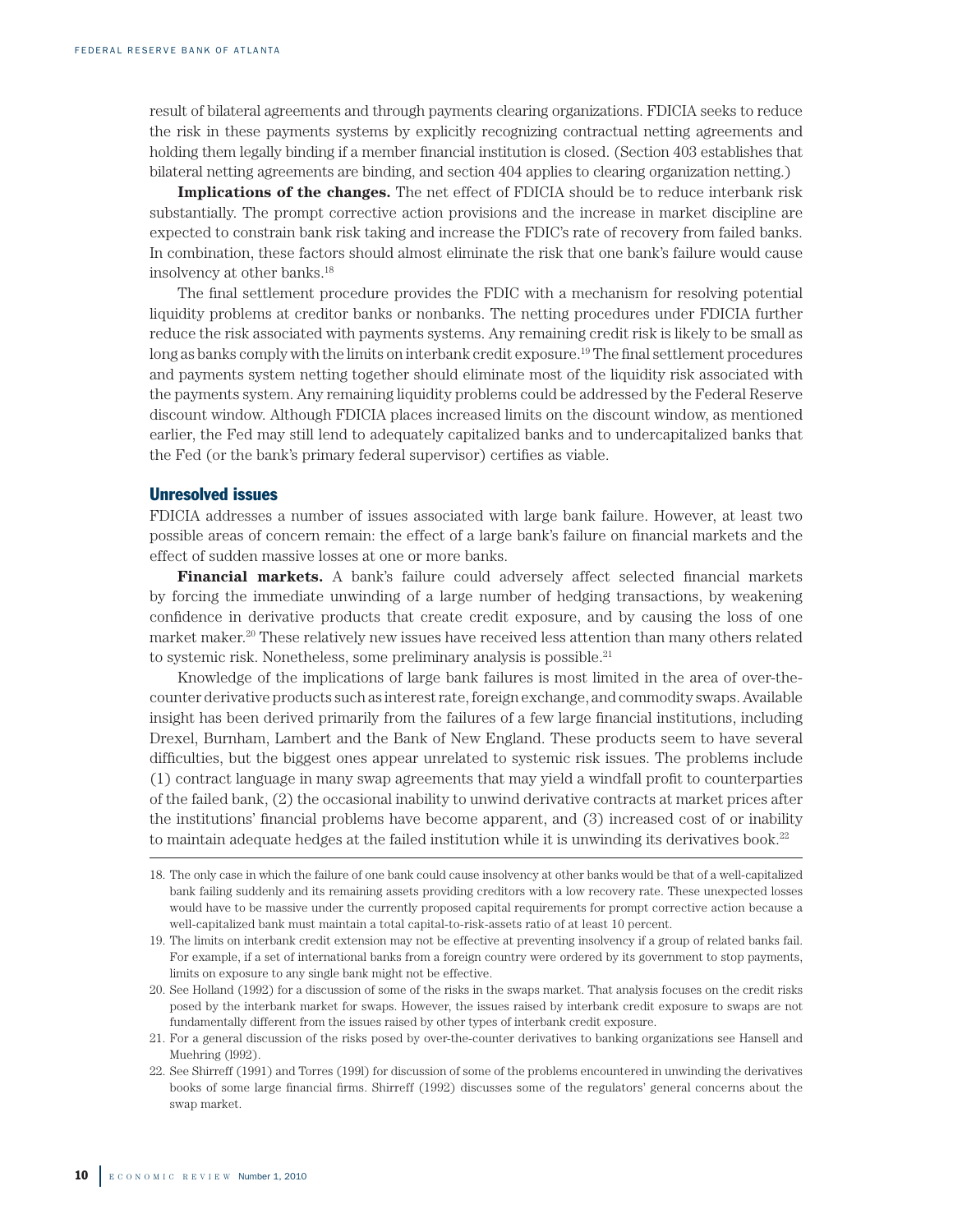The failure of a bank with a large over-the-counter derivatives book poses two risks to its counterparties: credit risk and the risk that the derivatives contract will be closed and the counterparty will lose its hedge. Evaluation of the credit risk is complicated by the nature of most derivatives. Although the size of many markets for over-the-counter derivatives, such as interest rate swaps, is measured by the notional principal of the underlying contracts, this measure generally overstates risks for two reasons. Actual payments on many types of derivatives are a

small fraction of the notional principal.<sup>23</sup> Further, at any given time a bank is likely to be winning on some contracts and losing on others. Credit losses to a failed bank's counterparties arise only on those contracts under which the failed bank owes money. $24$ 

However, the measure that is the obvious alternative to the notional principal, the current credit exposure of the derivatives book (mark-to-market value of those contracts that have positive value to the bank), may understate expo*In a systemic risk situation, there may be sharp price movements in the underlying commodity and large changes in the value, and hence credit exposure, of banks' over-thecounter derivatives book.*

sure for many banks affected by systemic risk. The credit exposure on derivative contracts varies with changes in the value of the underlying commodity (interest rates, foreign exchange rates, and so forth). In a systemic risk situation, there may be sharp price movements in the underlying commodity and large changes in the value, and hence credit exposure, of banks' over-the-counter derivatives book. Current U.S. regulatory practice at least partially compensates for the increased risk by requiring banks to maintain capital proportionate to the amount of potential increases in credit exposure.<sup>25</sup> The potential losses to derivative counterparties are limited in two ways: expected credit losses from failed organizations will likely be a small fraction of exposure, and liquidity problems may be addressed by final settlement procedures or the discount window.

A potentially serious problem related to over-the-counter derivatives is the effect of failure on the hedging position of counterparties. These derivatives purchased from large commercial bank dealers are used by corporations and institutions to hedge exposure to interest rate, foreign exchange, and commodity price changes. The failure of the bank dealer may result in early termination of the contracts, raising concerns in two areas. First, the bank's counterparties need to know when the contract will be terminated so that they can arrange for a substitute hedge.<sup>26</sup>

The second consideration is that the counterparties affected by early termination of derivatives contracts will need to reestablish their hedge positions in the over-the-counter derivatives market as quickly as possible to minimize their risk exposure. Most financially strong corporate and institutional users would be unlikely to have problems doing so, given the number of dealers in

<sup>23.</sup> For example, consider an interest rate swap with a notional principal of \$100 million. One party agrees to pay a fixed rate of 8 percent and the other party agrees to pay the London interbank offered rate (LIBOR) for five years. The \$100 million notional principal will never change hands. The party that owes the larger interest payment will pay an amount to the other party equal to the absolute value of LIBOR minus 8 percent.

<sup>24.</sup> Further, many master derivatives contracts between two parties provide for netting across contracts so that gains on one contract may be offset by losses on other contracts.

<sup>25.</sup> See Wall, Pringle, and McNulty (1990) for a discussion of the (credit) risk-based capital guidelines as applied to overthe-counter interest rate and foreign exchange derivatives.

<sup>26.</sup> This issue may require some sensitivity on the part of the FDIC to the needs of the bank's counterparties. For example, the FDIC ordinarily likes to close a bank on a Friday after the U.S. financial markets close. If all over-thecounter derivatives are terminated at this point, those users that lack access to foreign markets may have problems arranging substitute hedges before Monday morning and would therefore be exposed to any changes in market prices during the weekend. A possible solution would be for swap contracts to provide that if a bank should fail at the start of a weekend the contract would be terminated at a fixed time on Monday morning and the remaining obligations of the two parties would be based on market prices at the time of termination. The FDIC may have to agree to this arrangement. The one risk in such an arrangement would be that some dealers may try to manipulate market prices around the termination time, but doing so is likely to be difficult in a market with a large number of users trying to arrange substitute hedges.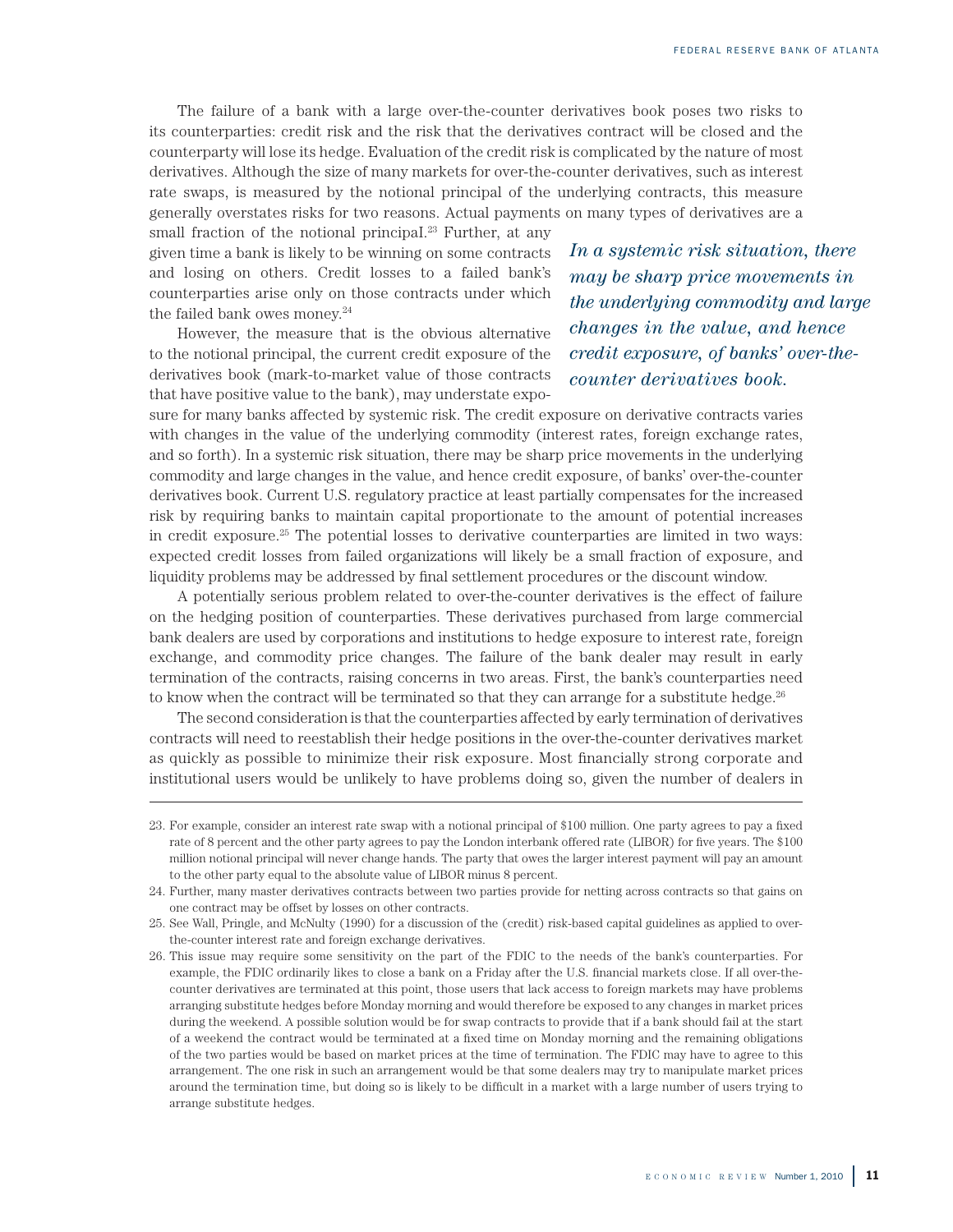most markets. However, users whose financial condition had weakened may face greater costs in arranging a hedge. $27$ 

There may also be systemic implications in the failure of a large bank that results in the immediate termination of all over-the-counter derivatives contracts. Such a failure on the part of a major bank dealer could significantly, if only temporarily, reduce dealer capacity in some derivatives markets. Further, even if remaining dealers have the capacity to service the additional demand, individual dealers may face binding bilateral credit limits that restrict their ability to deal with specific counterparties.<sup>28</sup> Although these limits are most likely to be binding on interdealer hedging trades, that dynamic could reduce dealers' ability to arrange hedges for end-users.29 Credit limits may also pose a problem in another way: new information that enters the market through a bank failure may cause a reevaluation and possible reduction of selected credit lines by some dealers. There is, therefore, at least the potential for some users to face significant problems reestablishing their hedges in the wake of a major bank dealer's failure.

It is important, however, in evaluating the use of the too big to fail doctrine to protect financial markets, to recognize that whatever problems arise are rooted in a bank's failure, not its treatment of creditors. Providing the protection for uninsured creditors is significant only in that preventing runs may allow more time for the development of new market makers and expanded capacity at existing firms. Even this significance is limited, though, because a bank will come under prompt corrective action provisions as its capital position declines, and market participants will be warned about the possible restrictions facing a large market maker. Further, if the loss of market-making capacity through an institution's closing would pose a serious problem, then supervisors should consider encouraging the bank to begin phasing out its market-making activities before it becomes critically undercapitalized so that the market may gradually adjust to the reduced capacity.

Financial markets are also likely to take actions that would reduce their costs associated with the loss of a market maker if the problem bank's financial condition deteriorates gradually. Market participants may shift business to other market makers as a hedge against the institution's possible failure. Moreover, the troubled bank may find that its trading operations are more valuable if sold than if forced to operate as part of a financially weak organization.<sup>30</sup> Alternatively, there may be market adjustment through the individuals whose trading and technical expertise are at the heart of any securities trading operation. These key people may seek to leave the ailing bank or may be bid away by an organization having the resources to support and expand their trading operations.

<sup>27.</sup> Many derivatives products involve two-sided credit risk. If a user's credit quality has deteriorated sufficiently, dealers may not be willing to take the credit risk ordinarily involved with products like forward contracts and swaps. Some derivatives contracts contain clauses to protect the parties against material adverse changes in the financial condition of their counterparties, and such contracts would force the parties to recognize deterioration in the user's condition prior to its failure. However, financially weakened users may need to provide additional protection to the dealer in order to reestablish their hedge if the derivatives contract contains no such clause. For example, rather than using an ordinary interest rate swap without collateral to protect against an increase in market interest rates, the user may be required to post collateral with the dealer or buy an interest rate cap.

<sup>28.</sup> Virtually all dealers impose a limit on their maximum credit to any given counterparty. The limit is established according to the counterparty's size and financial strength. The maximum exposure limits aggregate exposure from all types of credit risk, including any loans. See Arak, Goodman, and Rones (1986) for an example of ways a dealer could calculate its credit exposure on an interest rate swap and Chew (1992) for a recent discussion of a bank's management of derivatives credit risk.

<sup>29.</sup> The clientele of some dealers tends to be weighted toward one side of the derivatives market. For example, the customer bases of some commercial banks may be weighted toward firms that wish to pay a fixed rate of interest on their interest rate swaps. The bank ends up having a concentration of floating rate contracts. One common way for these commercial banks to hedge their transactions is to arrange offsetting swaps in which the bank pays a fixed rate with a dealer that has a different clientele. If credit lines became exhausted in the interdealer market, dealers could have more problems hedging deals with their natural clientele and, thus, be less willing to offer over-the-counter derivatives to their usual customers.

<sup>30.</sup> Financially weak banks may handicap trading operations in a number of ways. Their presence may bring the general credibility of the trading operations into question with customers.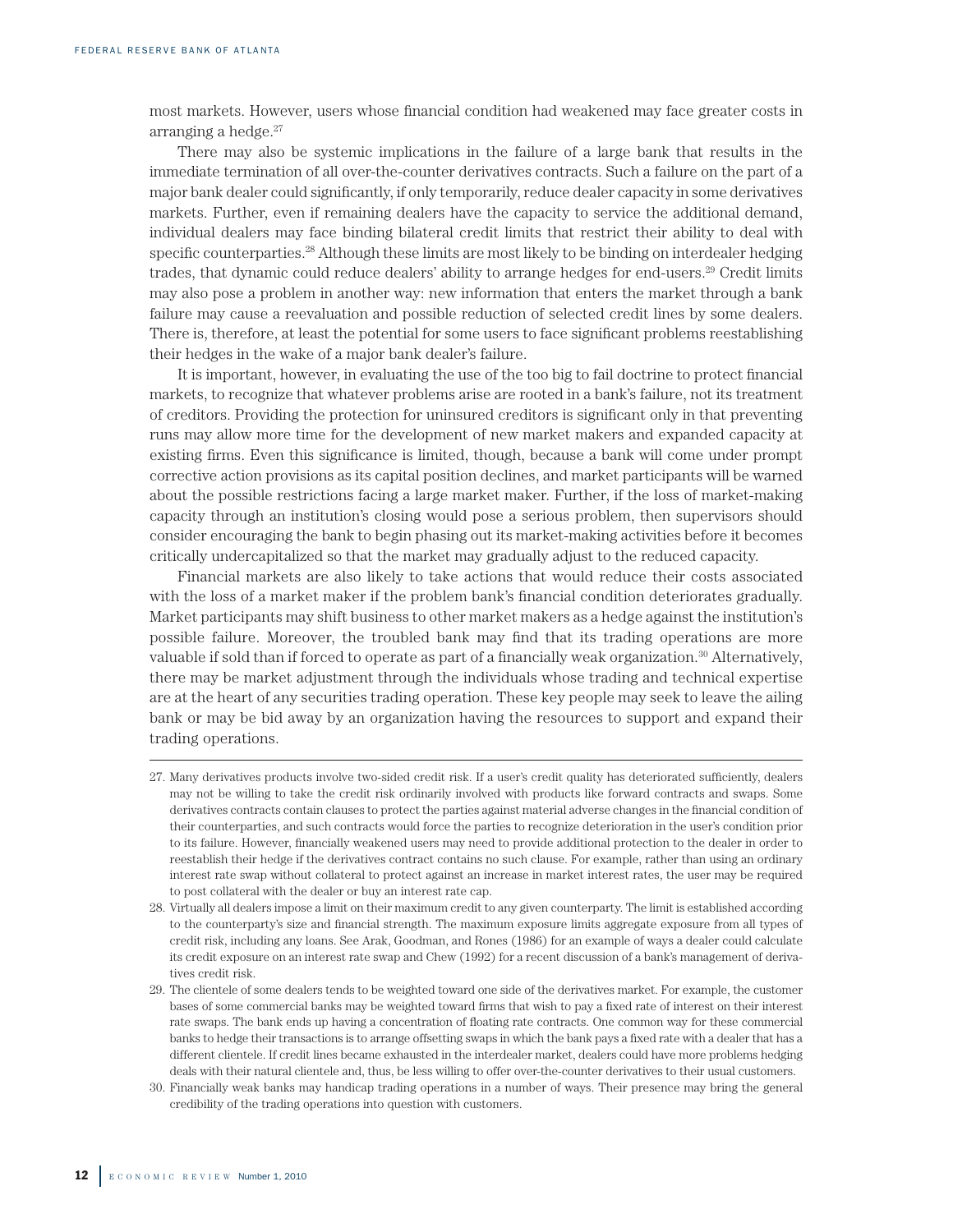Overall, there are some risks to financial securities markets when a large bank fails. Although the problems are likely to be temporary, some users may very well have problems arranging substitute hedges in a timely manner. Further research is needed on several issues: (1) the rate at which lost market-making capacity is replaced, (2) the likelihood that credit limits restrict dealers' ability to service users and engage in interdealer hedging, (3) the significance of the costs associated with a temporary reduction in liquidity, and (4) the significance of a large bank's exposure to risk if it lost access to derivative markets for several days.

If policymakers were to conclude that a too big to fail policy is necessary to protect banks that are financial market makers, there would be implications for securities firms that have a similar

presence in many financial markets. Securities firms not affiliated with bank holding companies currently have neither insurance like that provided banks by the FDIC or a mandate to comply with safety and soundness regulations like those imposed on banks. Although securities firms are partially regulated by the Securities and Exchange Commission, the agency regulates only some subsidiaries, and in any case, its historical mandate is consumer protection rather than

*The mechanisms that may soften the impact of a bank's failure on the financial system are most effective in dealing with slow deterioration of one or more banks.*

maintaining financial system stability. If certain banks are considered too big to fail in order to protect the securities markets, logic would suggest that securities firms should receive similar coverage and that the provider of liquidity or solvency guarantees should be able to protect itself via banklike safety and soundness regulations.

**Unexpected massive losses.** The mechanisms that may soften the impact of failure on the financial system are most effective in dealing with slow deterioration of one or more banks. In a variety of ways regulators and markets can gradually disengage troubled banks from the financial system and limit the damage of failure. However, a sudden massive loss at one or more banks could create a situation in which the market's exposure to a failing bank would be at its maximum, and regulators would be in a weak position to implement their full array of crisis management tools.

Fortunately, such economic losses appear to be exceptional. Sudden losses greater than a bank's capital are possible only if a bank has a very large concentration of risk to a single factor such as interest rate risk, foreign exchange rate risk, or having borrowers from a single geographic area that is devastated. Rather than truly being sudden, large losses may only appear to be so because banks and bank regulators have failed to provide for the timely recognition of reductions in asset values. Most often private sector parties will have begun reducing their exposure as soon as economic capital is significantly impaired, even though delays in accounting recognition may have slowed regulatory action.

Notwithstanding the extremely low probability of an unexpected failure of a previously well capitalized large bank that is engaged in a number of complex activities, such a failure would create a big problem for the regulators. The FDIC may be able to avoid invoking the systemic risk exception but only if it and the failed bank were exceptionally well prepared for such a contingency. The FDIC would have to identify the bank's insured and uninsured creditors and calculate appropriate payouts for each of them. The Federal Reserve could buy a little time for the FDIC by exercising its discount window power to lend to a critically undercapitalized bank for five days. However, the failed bank would be crippled prior to its closure with a massive outflow of uninsured deposits, severe limits on its access to the payments system, and an inability to function in the over-thecounter derivatives market. Even with the additional time, the FDIC probably would be forced to establish a bridge bank while it evaluated alternative methods of resolving the failure. Further, the FDIC probably would not have time for careful review of the bank's books to determine the amount and type of each of the institution's liabilities (including off-balance-sheet activities). The FDIC could readily evaluate all liabilities only if the bank had organized its financial records in a way that permitted quick access.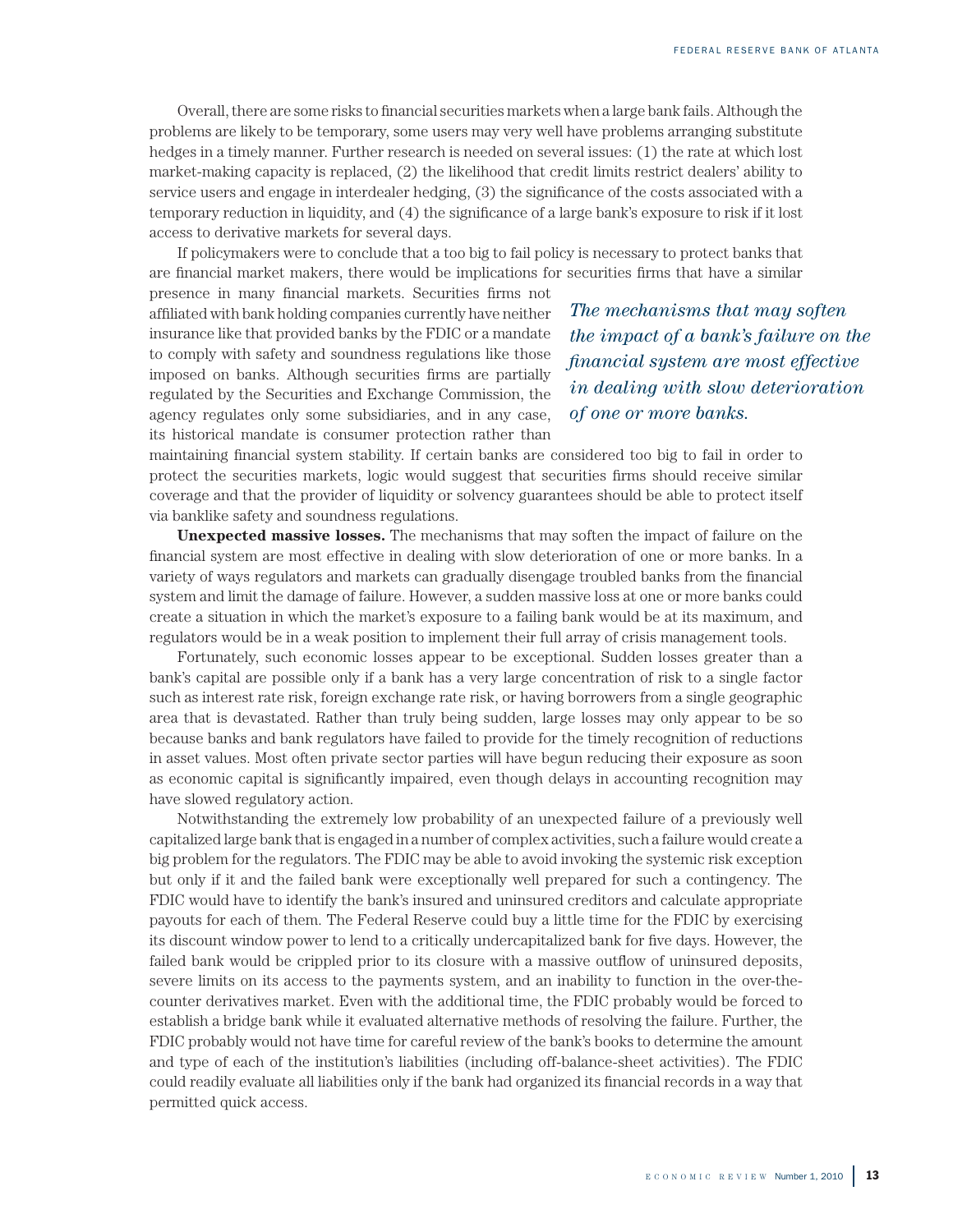Although it might be possible to manage a single bank's unexpected failure, the situation would probably be unmanageable in the even more unlikely case that the viability of a number of large banks became questionable. With several large banks in trouble, depositors would be likely to demand immediate withdrawal of their funds, refraining only if the government were providing 100 percent deposit insurance. Because regulators have limited operational resources (such as people) and may also face financial constraints that restrict the number of bank closings they can handle at one time, they may want to provide 100 percent coverage as a means to avoid closing too many banks in a short period.

The risk of sudden large losses to individual banks or groups of banks is remote and can be further reduced, but it cannot be eliminated. The key to reducing the risk is for institutions to minimize concentrations of exposure to specific events that could cause a sharp drop in their value.

#### **Conclusion**

FDICIA has mandated that regulators virtually eliminate deposit insurance losses. The act provides for a systemic exception to its requirement that problem banks must be resolved at the lowest cost to the insurance funds. However, FDICIA also creates some significant political incentives to avoid using the systemic risk exception. Moreover, it is clear from the series of measures to address specific systemic issues that the intent of Congress was virtually to eliminate the practice of the too big to fail doctrine. Congress, having been told that interbank credit created systemic risk, mandated limits on interbank credit. Congress learned that delayed access to funds could pose a systemic problem, so it authorized the FDIC to use final net settlement. In response to reports that the shock waves from a large bank failure could be amplified through the payments system, Congress made contractual netting agreements binding. Indeed, Carnell (1992) has noted that the original bill passed by the House and the bill introduced to the Senate did not allow for a systemic risk exception to least-cost resolution and that the exception was added after regulators and the Bush administration asked for the change. The earlier versions of FDICIA relied solely on the Federal Reserve's discount window to address any systemic problems.

Although FDICIA does not ban the too big to fail doctrine, it has substantially reduced the likelihood of future large bank bailouts. Bankers and bank depositors should not casually assume that any given bank would be considered too big to fail. Regulators would be well advised to look for ways to close a large failing bank without protecting uninsured creditors. If conditions were such that a large fraction of the banking system was potentially not viable, regulators may have no choice but to protect uninsured depositors.<sup>31</sup> However, for most other systemic risk situations, including financial market risk, the potential still exists for identifying and developing solutions. A careful review of FDICIA's provisions makes it clear that Congress is looking for an end to operating under a too big to fail policy and not for more explanations as to why too big to fail treatment is essential.

<sup>31.</sup> The policy mistakes, if any, that led to the questionable viability of a large fraction of the banking system would have occurred prior to any decision to exercise the systemic risk exception.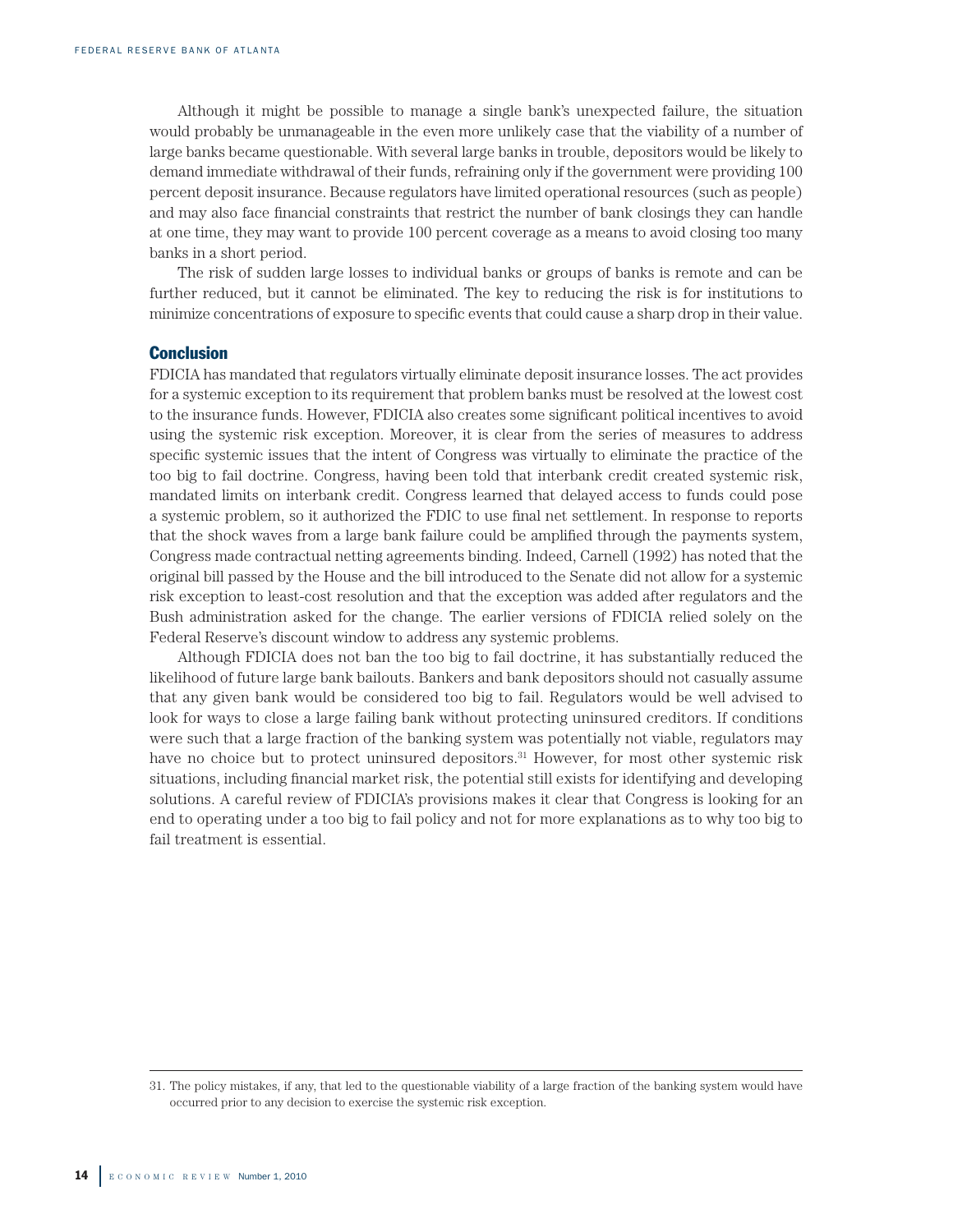#### **References**

Aharony, Joseph, and Itzhak Swary. 1983. Contagion effects of bank failures: Evidence from capital markets. *Journal of Business* 56 (July): 305–22.

Arak, Marcelle, Laurie S. Goodman, and Arthur Rones. 1986. Credit lines for new instruments: Swaps, over-the-counter options, forwards, and floor-ceiling agreements. Federal Reserve Bank of Chicago, *Conference on Bank Structure and Competition*, 437–56.

Baer, Herbert L., and Douglas D. Evanoff. 1990. Payments system risk issues in a global economy. Federal Reserve Bank of Chicago Working Paper WP-1990-12, August.

Berger, Allen N., Kathleen Kuester King, and James M. O'Brien. 1991. The limitations of market value accounting and a more realistic alternative. *Journal of Banking and Finance* 15 (September): 753–83.

Board of Governors of the Federal Reserve System. 1985. *The Federal Reserve System: Purposes and functions*. 7th ed., 2d printing. Washington, D.C.: Board of Governors of the Federal Reserve System.

Calomiris, Charles W., and Gary Gorton. 1991. The origins of banking panics: Models, facts, and bank regulation. In *Financial markets and financial crisis*, edited by Glenn R. Hubbard, 109–73. Chicago: University of Chicago Press.

Calomiris, Charles W., R. Glenn Hubbard, and James H. Stock. 1986. The farm debt crisis and public policy. *Brookings Papers on Economic Activity*: 441–79.

Carnell, Richard Scott. 1992. Implementing the FDIC Improvement Act of 1991. Paper presented at a Conference on Rebuilding Public Confidence through Financial Reform, Ohio State University, Columbus, June 25.

Champ, Bruce, Bruce D. Smith, and Stephen D. Williamson. 1991. Currency elasticity and banking panics: Theory and evidence. The Rochester Center for Economic Research, Working Paper No. 292, August.

Chew, Lillian. 1992. A bit of a jam. *Risk* 5 (September): 82ff.

Cornell, Bradford, and Alan C. Shapiro. 1986. The reaction of bank stock prices to the international debt crisis. *Journal of Banking and Finance* 10 (March): 55–73.

Cummins, Claudia. 1992. Fed to charge banks for intraday overdrafts. *American Banker*, October 1.

Diamond, Douglas W., and Philip H. Dybvig. 1983. Bank runs, liquidity, and deposit insurance. *Journal of Political Economy* (June): 401–19.

Dickinson, Amy, David R. Peterson, and William A. Christiansen. 1991. An empirical investigation into the failure of the First Republic Bank: Is there a contagion effect? *Financial Review* 26 (August): 303–18.

Garcia, Gillian, and Elizabeth Plautz. 1988. *The Federal Reserve: Lender of last resort*. Cambridge, Mass.: Ballinger Publishing Company.

Gay, Gerald D., Stephen G. Timme, and Kenneth Yung. 1991. Bank failure and contagion effects: Evidence from Hong Kong. *Journal of Financial Research* 14 (Summer): 153–65.

Gilbert, R. Alton, and Levis A. Kochin. 1989. Local economic effects of bank failures. *Journal of Financial Services Research* 3 (December): 333–45.

Gorton, Gary. 1988. Bank panics and business cycles. *Oxford Economic Papers* 40 (December): 751–81.

Group of Experts on Payments Systems. 1990. *Largevalue funds transfer systems in the Group of Ten countries*. Basel: Bank for International Settlements, May.

Hansell, Saul, and Kevin Muehring. 1992. Why derivatives rattle the regulators. *Institutional Investor* 26 (September): 27–33.

Haraf, William S. 1991. The collapse of Drexel, Burnham, Lambert: Lessons for the bank regulators. *Regulation* 14 (Winter): 22–25.

Holland, Kelley. 1992. Swaps: The next debacle for banking? *American Banker*, August 4.

Kaufman, George G. 1990. Are some banks too large to fail? Myth and reality. *Contemporary Policy Issues* 8 (October): 1–14.

Lamy, Robert E., and G. Rodney Thompson. 1986. Penn Square, problem loans, and insolvency risk. *Journal of Financial Research* 9 (Summer): 103–12.

Leander, Tom. 1991. Old Stone's Theodore Barnes stopped a run in its tracks. *American Banker*, February 1.

Moen, Jon, and Ellis Tallman. 1992. The Bank Panic of 1907: The role of the trusts. *Journal of Economic History* 52 (September): 611–30.

Peavy, John W., III, and George H. Hempel. 1988. The Penn Square bank failure. *Journal of Banking and Finance* 12 (March): 141–50.

Pozdena, Randall J. 1991. Is banking really prone to panics? Federal Reserve Bank of San Francisco *Weekly Letter*, October 11.

Roberds, William. 1993. The rise of electronic payment networks and the future role of the Fed with regard to payment finality. Federal Reserve Bank of Atlanta *Economic Review* 78 (March/April): 1–22.

Saunders, Anthony. 1987. The inter-bank market, contagion effects, and international financial crises. In *Threats to international financial stability*, edited by Richard Portes and Alexander K. Swoboda, 196–232. New York: Cambridge University Press.

Shirreff, David. 1991. Dealing with default. *Risk* 4 (March): 19ff.

———. 1992. Swap and think. *Risk* 5 (March): 29ff.

Smirlock, Michael, and Howard Kaufold. 1987. Bank foreign lending, mandatory disclosure rules, and the reaction of bank stock prices to the Mexican debt crisis. *Journal of Business* 60 (July): 347–64.